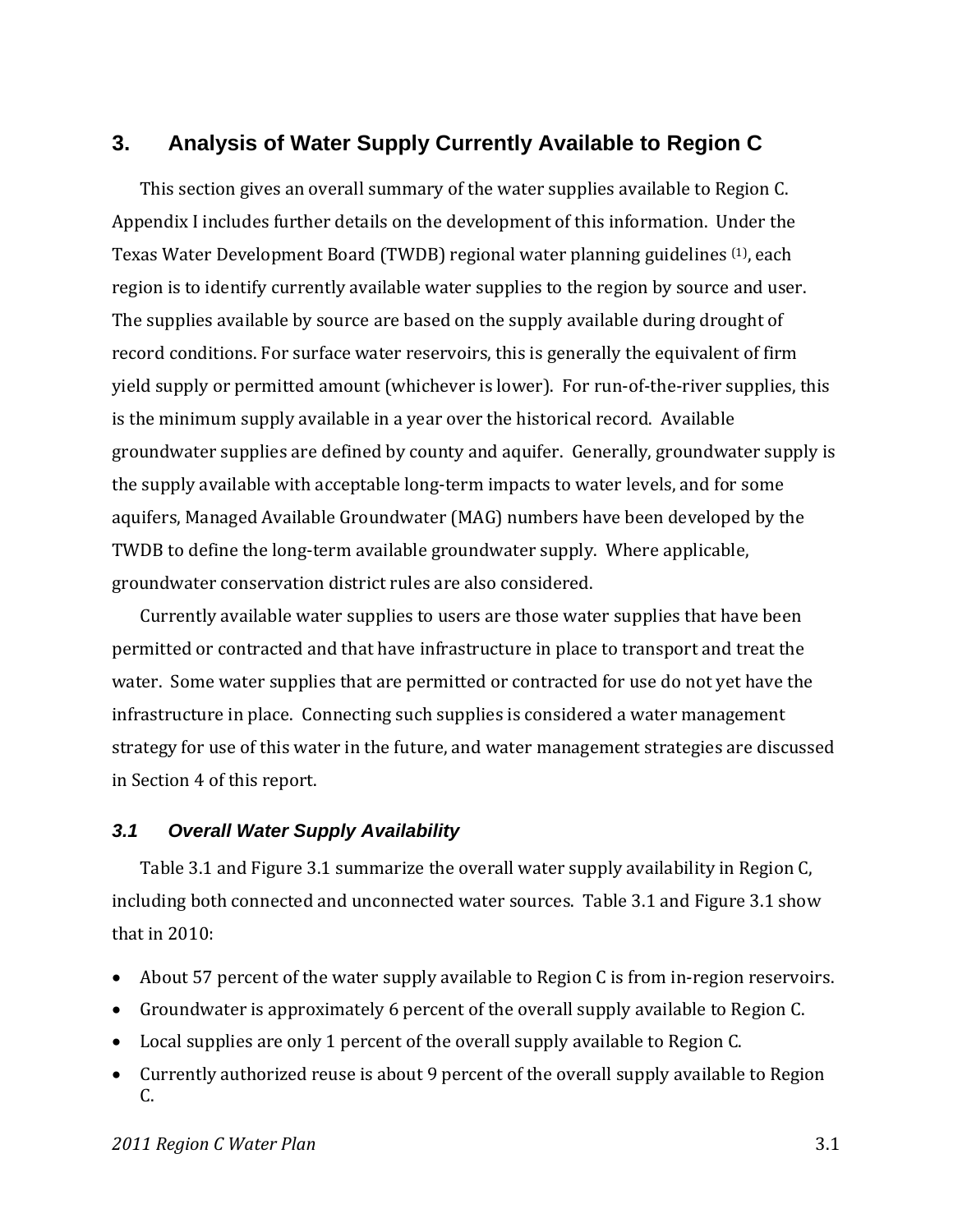| Summary                      | 2010      | 2020      | 2030      | 2040      | 2050      | 2060      |
|------------------------------|-----------|-----------|-----------|-----------|-----------|-----------|
| Reservoirs in Region C       | 1,312,724 | 1,305,260 | 1,297,491 | 1,289,595 | 1,281,699 | 1,273,803 |
| Local Irrigation             | 20,205    | 20,205    | 20,205    | 20,205    | 20,205    | 20,205    |
| <b>Other Local Supply</b>    | 23,701    | 23,701    | 23,701    | 23,701    | 23,701    | 23,701    |
| <b>Surface Water Imports</b> | 598,775   | 576,120   | 552,672   | 549,222   | 545,782   | 542,352   |
| Groundwater                  | 146,152   | 146,152   | 146,152   | 146,152   | 146,152   | 146,152   |
| Reuse                        | 205,616   | 259,841   | 307,638   | 334,733   | 351,089   | 375,478   |
| <b>REGION C TOTAL</b>        | 2,307,173 | 2,331,279 | 2,347,859 | 2,363,608 | 2,368,628 | 2,381,691 |

### **Table 3.1 Overall Water Supply Availability in Region C**  - Values in Acre-Feet per Year -

**Figure 3.1 Overall Water Supply Availability in Region C** 

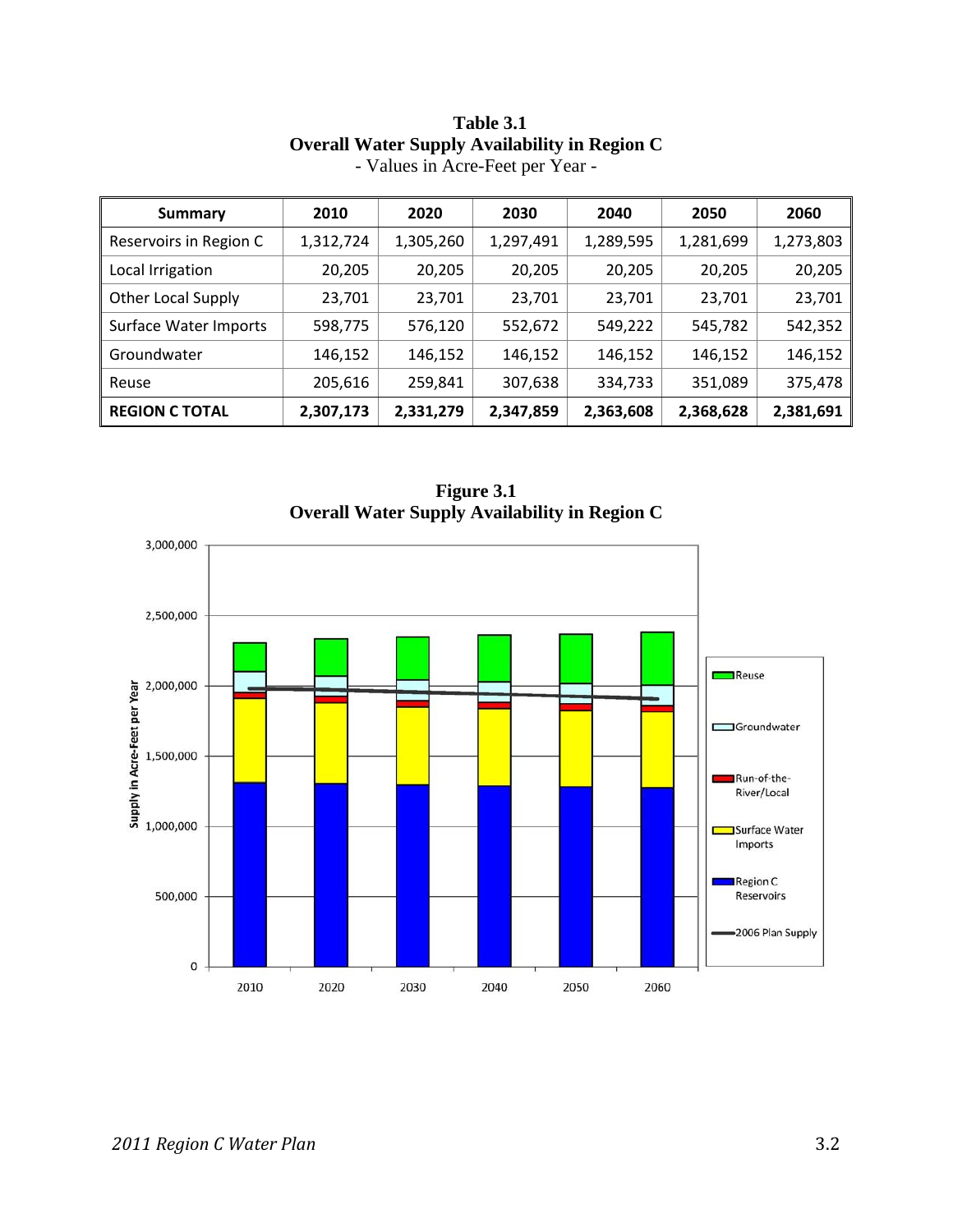- Importation of water from other regions is approximately 26 percent of the water available to Region C.
- If all of the available supplies could be utilized, Region C would have 2,381,691 acre-feet per year available in 2060. The total water availability is more than in the *2006 Region C Water Plan* (2) primarily due to the following changes:
	- o Greater availability from reservoirs in Region C because of increased supplies from some reservoirs (based on changes to the WAMs) and on new water rights obtained since 2006.
	- o Higher groundwater availability in the Managed Available Groundwater in the Trinity and Woodbine aquifers  $(3,4)$  when compared to previous availability estimates.
	- o Greater availability from reuse due to the development.
- Currently connected and available supplies are less than overall water supplies and are discussed in Section 3.2. The sources of the information in Table 3.1 are discussed in greater detail below.

## Surface Water Availability

**Reservoirs.** In its guidelines for Regional Water Planning <sup>(1)</sup>, the TWDB requires that water availability for reservoirs be based on results of the TCEQ‐approved Water Availability Models (WAMs)  $(5, 6, 7, 8, 9)$ . In Region C, most of the in-region reservoirs are located in the Trinity River Basin. Region C also uses water supplies originating in the Neches, Red, Sabine, Brazos, and Sulphur River Basins.

The WAM models were developed for the purpose of reviewing and granting new surface water right permits. The assumptions in the WAM models are based on the legal interpretation of water rights, and in some cases do not accurately reflect current operations. For planning purposes, adjustments were made to the WAMs to better reflect current and future surface water conditions in the region. Generally, changes made to the WAM included:

- Assessment of reservoir sedimentation rates and calculation of area‐capacity conditions for current (2000) and future (2060) conditions.
- Inclusion of subordination agreements.
- Inclusion of system operations where appropriate.
- Other specific corrections by river basin, as appropriate.

According to the modified WAM results, the total available supply from Region C reservoirs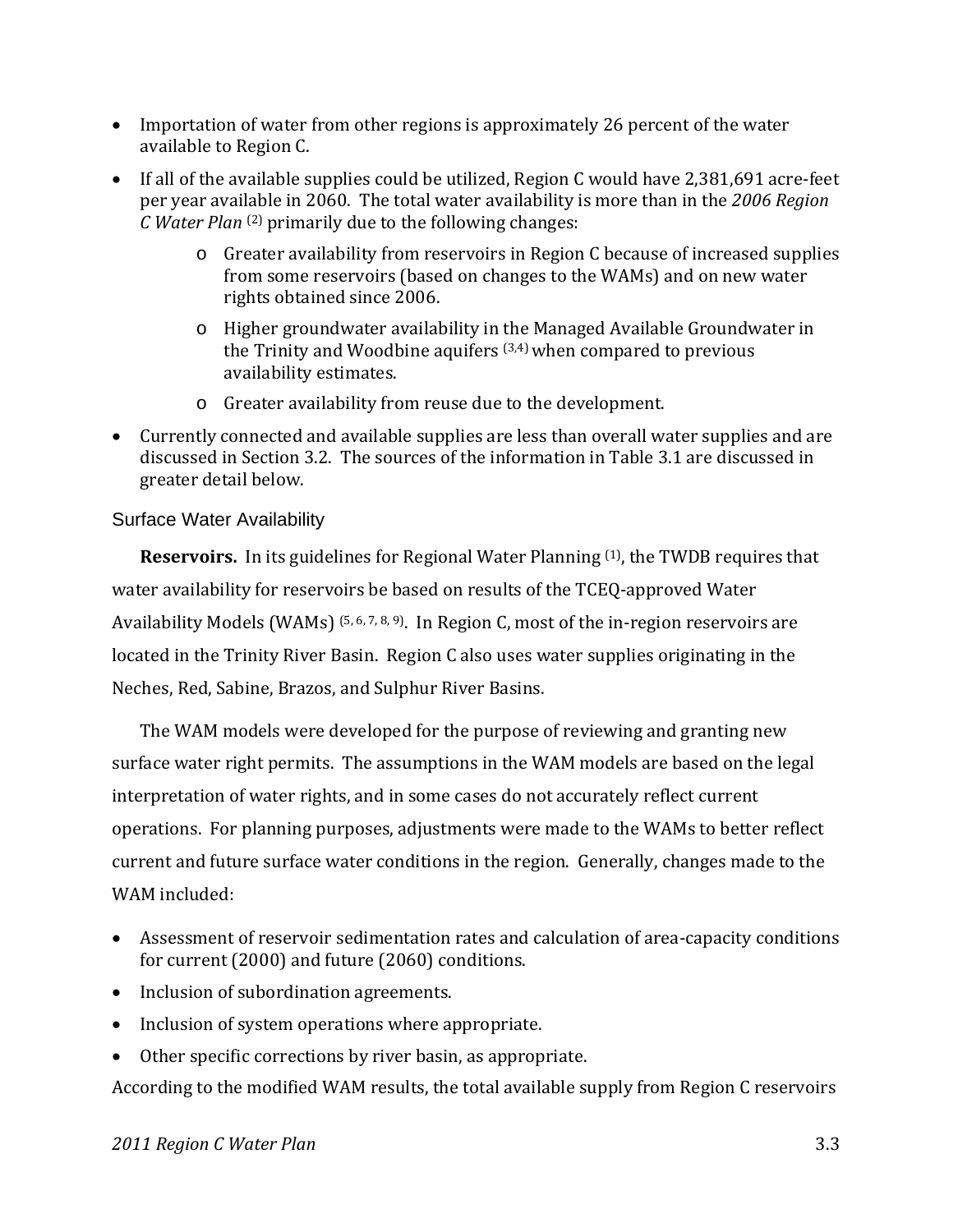is calculated at 1,312,724 acre‐feet per year in 2010 and 1,273,803 acre‐feet per year in 2060. The total available supply from imports from reservoirs in other regions is 598,775 acre‐feet per year in 2010 and 542,352 acre‐feet per year in 2060. Table 3.2 lists the reservoir water supplies available for use in Region C. More detail on the determination of available supplies from reservoirs is included in Appendix I.

| Table 3.2                                                     |
|---------------------------------------------------------------|
| <b>Surface Water Supplies Currently Available to Region C</b> |
| - Values in Acre-Feet per Year -                              |

| Reservoir                                         | 2010    | 2020    | 2030    | 2040    | 2050    | 2060    |
|---------------------------------------------------|---------|---------|---------|---------|---------|---------|
| <b>Systems in Region C</b>                        |         |         |         |         |         |         |
| Lost Creek/Jacksboro System                       | 1,597   | 1,597   | 1,597   | 1,597   | 1,597   | 1,597   |
| West Fork System (TRWD)                           | 109,833 | 109,167 | 108,500 | 107,833 | 107,167 | 106,500 |
| Elm Fork/Lewisville/Ray<br>Roberts (Dallas)       | 211,699 | 210,269 | 208,839 | 207,409 | 205,979 | 204,549 |
| Grapevine (Dallas)                                | 7,583   | 7,367   | 7,150   | 6,933   | 6,717   | 6,500   |
| <b>Subtotal of Systems in</b><br><b>Region C</b>  | 330,713 | 328,399 | 326,086 | 323,773 | 321,459 | 319,146 |
| <b>Reservoirs in Region C</b>                     |         |         |         |         |         |         |
| Cedar Creek                                       | 175,000 | 175,000 | 175,000 | 175,000 | 175,000 | 175,000 |
| Richland-Chambers (TRWD)                          | 210,000 | 210,000 | 210,000 | 210,000 | 210,000 | 210,000 |
| Richland-Chambers<br>(Corsicana) and Lake Halbert | 13,872  | 13,863  | 13,855  | 13,847  | 13,838  | 13,830  |
| Moss                                              | 7,410   | 7,410   | 7,410   | 7,410   | 7,410   | 7,410   |
| Lake Texoma (Texas' Share -<br>NTMWD)             | 190,300 | 190,300 | 190,300 | 190,300 | 190,300 | 190,300 |
| Lake Texoma (Texas' Share -<br>GTUA)              | 25,000  | 25,000  | 25,000  | 25,000  | 25,000  | 25,000  |
| Lake Texoma (Texas' Share -<br>Denison)           | 24,400  | 24,400  | 24,400  | 24,400  | 24,400  | 24,400  |
| Lake Texoma (Texas' Share -<br>TXU)               | 16,400  | 16,400  | 16,400  | 16,400  | 16,400  | 16,400  |
| Lake Texoma (Texas' Share -<br>RRA)               | 2,250   | 2,250   | 2,250   | 2,250   | 2,250   | 2,250   |
| Randell                                           | 1,400   | 1,400   | 1,400   | 1,400   | 1,400   | 1,400   |
| Valley                                            | 0       | 0       | 0       | 0       | 0       | 0       |
| Bonham                                            | 5,340   | 5,340   | 5,340   | 5,340   | 5,340   | 5,340   |
| Ray Roberts (Denton)                              | 18,980  | 18,720  | 18,460  | 18,200  | 17,940  | 17,680  |
| Lewisville (Denton)                               | 7,918   | 7,817   | 7,715   | 7,613   | 7,512   | 7,410   |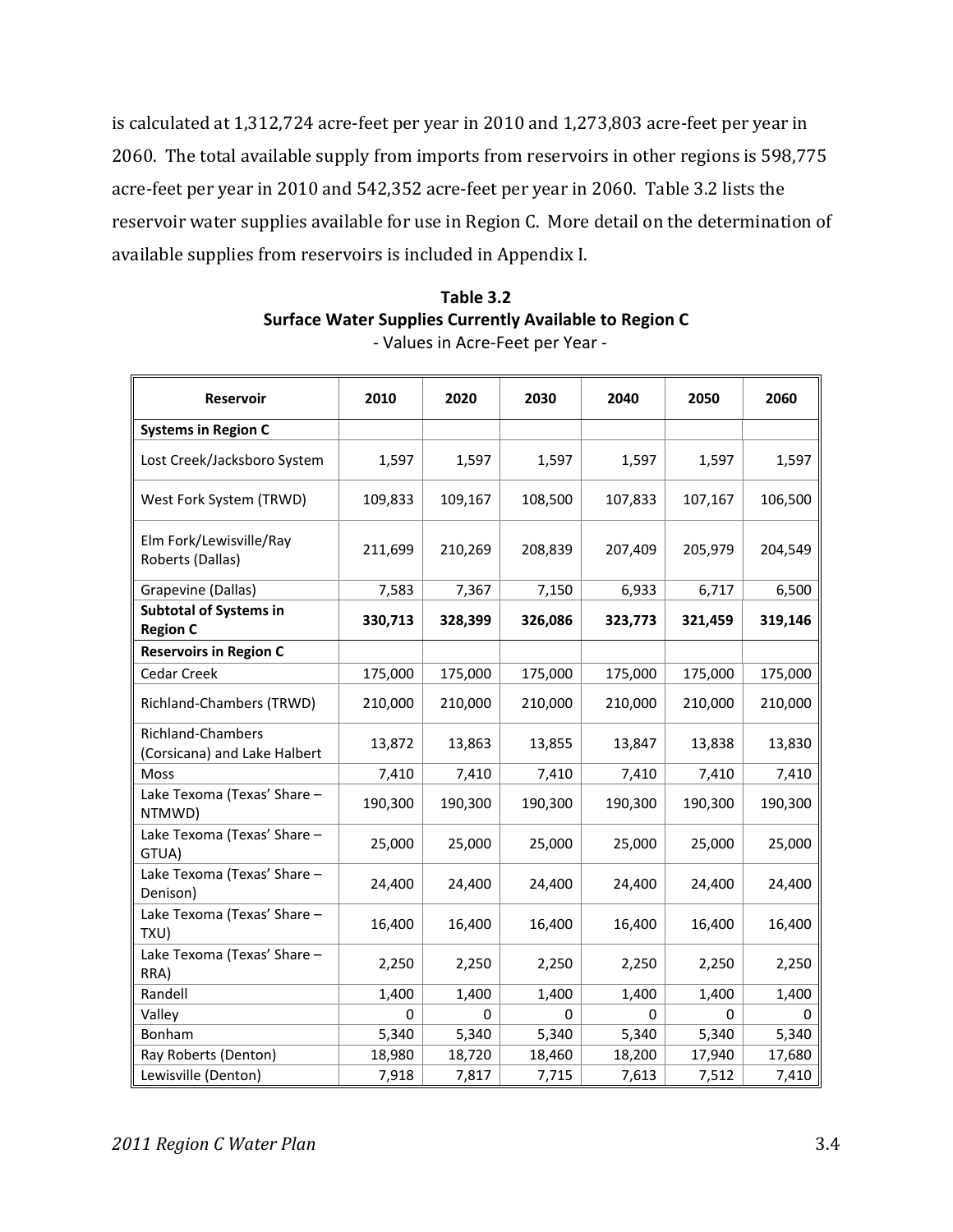| <b>Reservoir</b>                                               | 2010      | 2020      | 2030      | 2040      | 2050        | 2060      |
|----------------------------------------------------------------|-----------|-----------|-----------|-----------|-------------|-----------|
| Benbrook                                                       | 6,833     | 6,833     | 6,833     | 6,833     | 6,833       | 6,833     |
| Weatherford                                                    | 2,967     | 2,923     | 2,880     | 2,837     | 2,793       | 2,750     |
| Grapevine (PCMUD)                                              | 17,050    | 16,900    | 16,750    | 16,600    | 16,450      | 16,300    |
| Grapevine (Grapevine)                                          | 2,017     | 1,983     | 1,950     | 1,917     | 1,883       | 1,850     |
| Arlington                                                      | 9,850     | 9,700     | 9,550     | 9,400     | 9,250       | 9,100     |
| Joe Pool                                                       | 15,192    | 14,883    | 14,575    | 14,267    | 13,958      | 13,650    |
| <b>Mountain Creek</b>                                          | 6,400     | 6,400     | 6,400     | 6,400     | 6,400       | 6,400     |
| North                                                          | 0         | 0         | 0         | 0         | 0           | 0         |
| Lake Ray Hubbard<br>(Dallas)                                   | 57,427    | 56,113    | 54,800    | 53,487    | 52,173      | 50,860    |
| White Rock                                                     | 3,500     | 3,200     | 2,900     | 2,600     | 2,300       | 2,000     |
| Terrell                                                        | 2,283     | 2,267     | 2,250     | 2,233     | 2,217       | 2,200     |
| Clark                                                          | 210       | 210       | 210       | 210       | 210         | 210       |
| Bardwell                                                       | 9,600     | 9,600     | 9,295     | 8,863     | 8,432       | 8,000     |
| Waxahachie                                                     | 2,905     | 2,800     | 2,695     | 2,590     | 2,485       | 2,380     |
| <b>Forest Grove</b>                                            | 8,767     | 8,693     | 8,620     | 8,547     | 8,473       | 8,400     |
| <b>Trinidad City Lake</b>                                      | 450       | 450       | 450       | 450       | 450         | 450       |
| Trinidad                                                       | 3,050     | 3,050     | 3,050     | 3,050     | 3,050       | 3,050     |
| Navarro Mills                                                  | 19,342    | 18,333    | 17,325    | 16,317    | 15,308      | 14,300    |
| Fairfield                                                      | 870       | 870       | 870       | 870       | 870         | 870       |
| <b>Bryson</b>                                                  | 0         | 0         | 0         | 0         | $\mathbf 0$ | 0         |
| <b>Mineral Wells</b>                                           | 2,508     | 2,495     | 2,483     | 2,470     | 2,458       | 2,445     |
| Teague City Lake                                               | 189       | 189       | 189       | 189       | 189         | 189       |
| Lake Lavon                                                     | 112,033   | 110,767   | 109,500   | 108,233   | 106,967     | 105,700   |
| Muenster                                                       | 300       | 300       | 300       | 300       | 300         | 300       |
| <b>Subtotal of Individual</b><br><b>Reservoirs in Region C</b> | 982,011   | 976,860   | 971,405   | 965,822   | 960,240     | 954,657   |
| <b>Subtotal of Reservoirs in</b><br><b>Region C</b>            | 1,312,724 | 1,305,260 | 1,297,491 | 1,289,595 | 1,281,699   | 1,273,803 |
| <b>Imports</b>                                                 |           |           |           |           |             |           |
| Chapman (UTRWD)                                                | 47,132    | 47,132    | 47,132    | 47,132    | 47,132      | 47,132    |
| Chapman (Irving)                                               | 44,484    | 44,484    | 44,484    | 44,484    | 44,484      | 44,484    |
| Chapman (UTRWD)                                                | 13,268    | 13,268    | 13,268    | 13,268    | 13,268      | 13,268    |
| Tawakoni (Dallas)                                              | 183,619   | 182,251   | 180,882   | 179,515   | 178,146     | 176,777   |
| Fork (Dallas)                                                  | 120,000   | 119,943   | 119,095   | 118,248   | 117,400     | 116,551   |
| <b>Upper Sabine Basin</b><br>(NTMWD)                           | 49,718    | 29,646    | 9,573     | 9,501     | 9,428       | 9,356     |
| Palestine (Dallas)                                             | 112,881   | 111,776   | 110,670   | 109,563   | 108,455     | 107,347   |
| Lake Livingston (TXU)                                          | 20,000    | 20,000    | 20,000    | 20,000    | 20,000      | 20,000    |
| Lake Aquilla                                                   | 264       | 276       | 285       | 295       | 309         | 329       |

# **Table 3.2, Continued**

 $\mathcal{L}$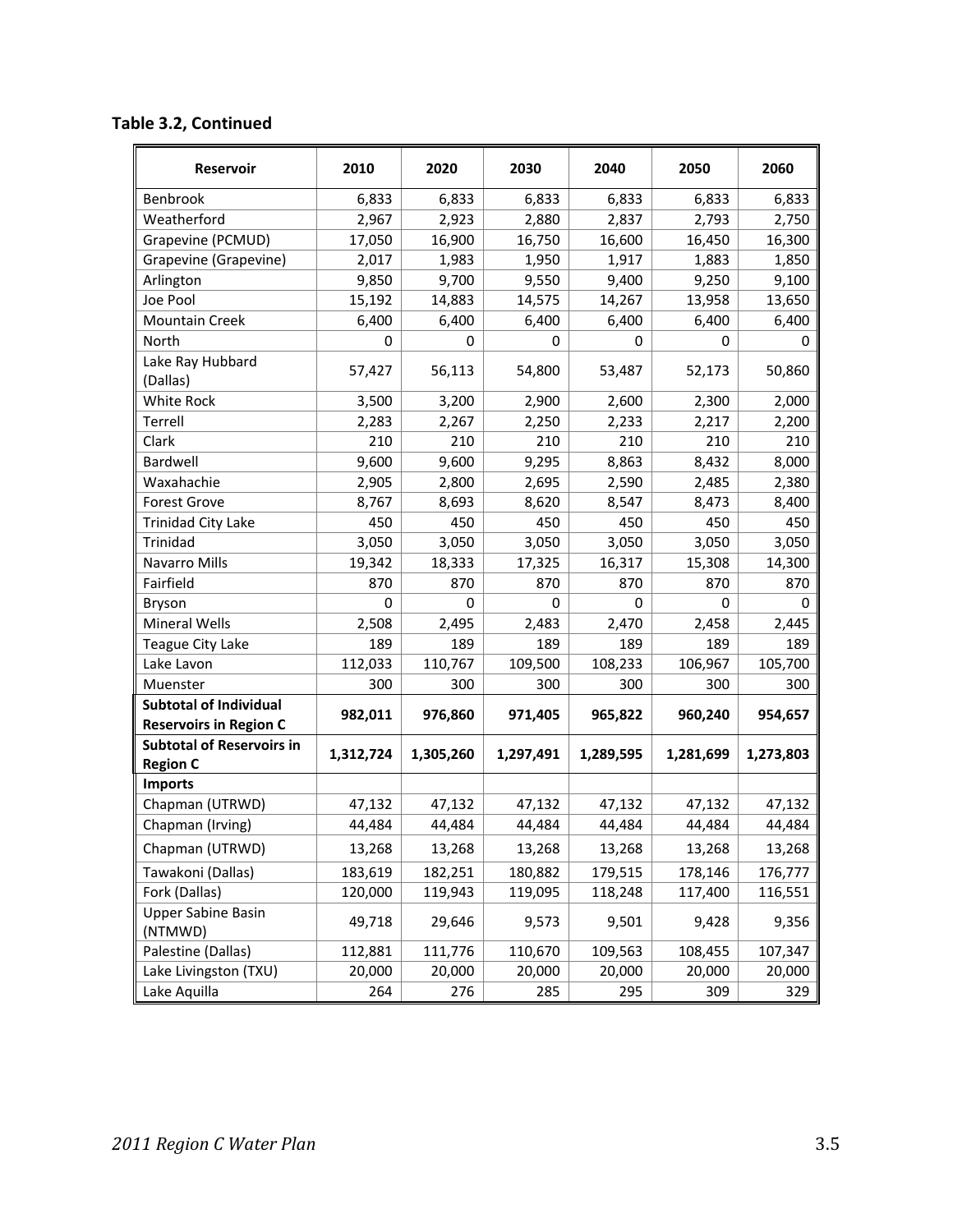#### **Table 3.2, Continued**

| <b>Imports</b>                                        | 2010      | 2020      | 2030      | 2040      | 2050      | 2060      |
|-------------------------------------------------------|-----------|-----------|-----------|-----------|-----------|-----------|
| Lake Athens (Athens MWA)                              | 3,908     | 3,856     | 3,804     | 3,751     | 3,699     | 3,647     |
| Lake Granbury                                         | 231       | 231       | 231       | 231       | 231       | 231       |
| <b>Vulcan Materials (from BRA-</b><br>Possum Kingdom) | 2,000     | 2,000     | 2,000     | 2,000     | 2,000     | 2,000     |
| Parker County (from Lake<br>Palo Pinto)               | 1,270     | 1,257     | 1,248     | 1,234     | 1,230     | 1,230     |
| <b>Subtotal of Imports</b>                            | 598,775   | 576,120   | 552,672   | 549,222   | 545,782   | 542,352   |
| <b>TOTAL</b>                                          | 1,911,499 | 1,881,380 | 1,850,163 | 1,838,817 | 1,827,481 | 1,816,155 |

**Table 3.3 Run‐of‐the‐River and Other Local Water Supplies**

| County       | Run-of-the-River Supply (Acre-Feet per Year) | <b>Other Local Supply</b><br>(Acre-Feet per Year) |               |                  |                  |               |
|--------------|----------------------------------------------|---------------------------------------------------|---------------|------------------|------------------|---------------|
|              | <b>Irrigation</b>                            | <b>Manufacturing</b>                              | <b>Mining</b> | <b>Municipal</b> | <b>Livestock</b> | <b>Mining</b> |
| Collin       | 408                                          | 0                                                 | 0             | 0                | 1,002            | 195           |
| Cooke        | 23                                           | 0                                                 | $\Omega$      | 0                | 1,187            | 237           |
| Dallas       | 791                                          | 368                                               | 0             | 0                | 712              | 1,525         |
| Denton       | 0                                            | 0                                                 | $\Omega$      | 0                | 935              | 103           |
| <b>Ellis</b> | 3                                            | 0                                                 | $\Omega$      | $\Omega$         | 1,688            | O             |
| Fannin       | 14,758                                       | 0                                                 | 72            | 69               | 1,583            | 0             |
| Freestone    | 87                                           | 0                                                 | 0             | 41               | 1,043            | 120           |
| Grayson      | 2,394                                        | 30                                                | $\Omega$      | 0                | 1,683            | 0             |
| Henderson    | 415                                          | 0                                                 | 0             | $\Omega$         | 341              | $\Omega$      |
| Jack         | 110                                          | 0                                                 | 0             | 0                | 1,665            | 370           |
| Kaufman      | 64                                           | 0                                                 | $\Omega$      | $\Omega$         | 1,622            | 86            |
| Navarro      | 226                                          | 0                                                 | $\Omega$      | 252              | 1,603            | $\Omega$      |
| Parker       | 239                                          | 0                                                 | $\Omega$      | 33               | 1,922            | 20            |
| Rockwall     | 0                                            | 0                                                 | $\Omega$      | 0                | 168              | 33            |
| Tarrant      | 549                                          | 959                                               | $\Omega$      | $\mathbf{0}$     | 442              | 342           |
| Wise         | 139                                          | 0                                                 | 133           | 0                | 1,117            | $\Omega$      |
| <b>TOTAL</b> | 20,205                                       | 1,357                                             | 205           | 395              | 18,713           | 3,031         |

**Local Irrigation Supply.** The local irrigation surface water supply is based on existing run‐of‐the‐river water rights for irrigation not associated with major reservoirs. The total irrigation local supply in Region C is estimated at 20,205 acre‐feet per year throughout the planning period. More detail on the determination of available supplies for run-of-theriver supply is shown in Table 3.3, as well as Appendix I.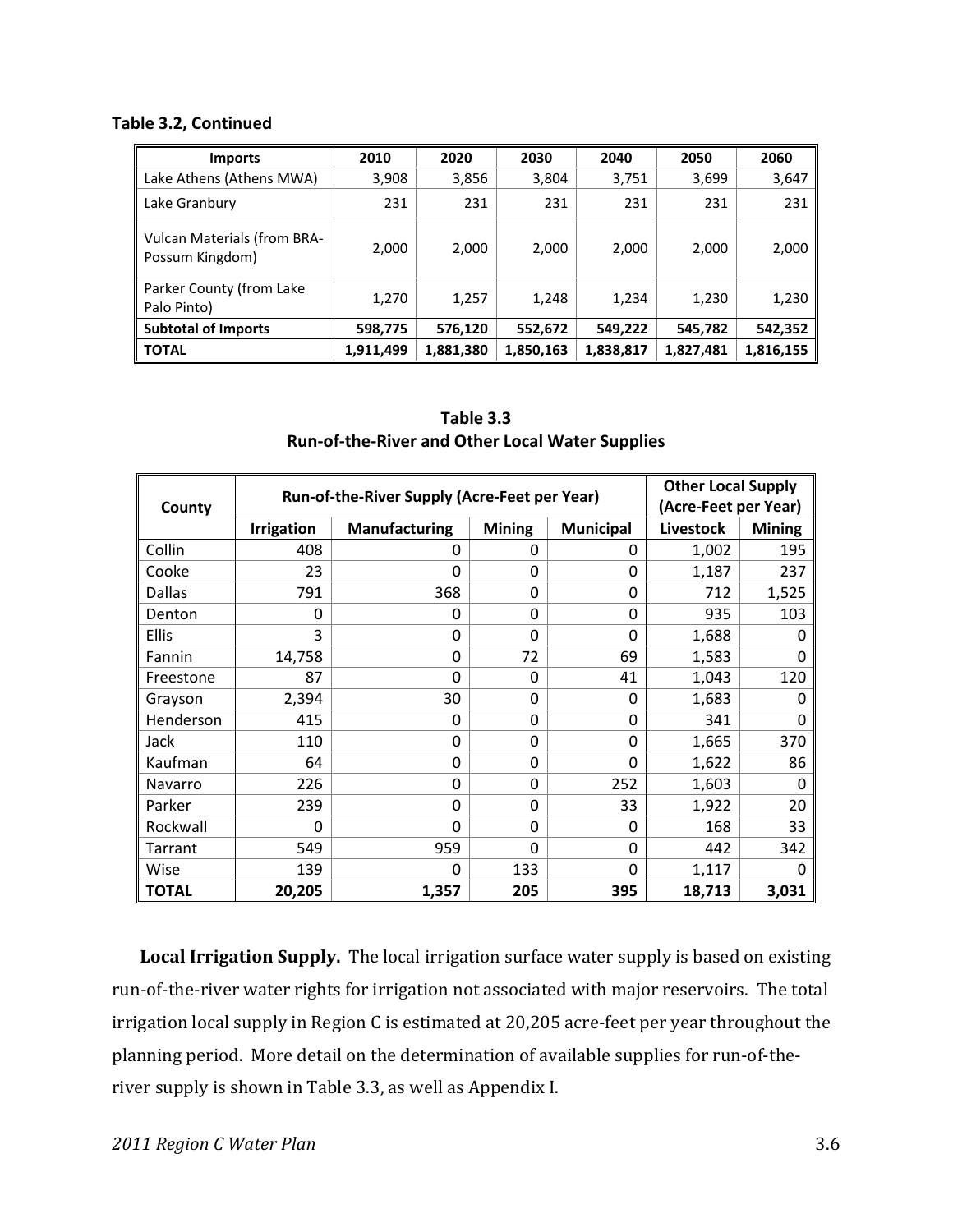**Other Local Supplies.** Other local supplies include run‐of‐the‐river supplies associated with water rights and used for municipal, manufacturing, mining, and power generation. It also includes local surface water supplies used for mining and livestock. For livestock and mining supplies that are not associated with water rights (such as stock ponds and privately‐owned water for mining), supplies are assumed to be the same as was reported in the *2006 Region C Water Plan* (2). The total other local supply available in Region C is 23,701 acre‐feet per year. More detail on the determination of available other local supplies is included in Table 3.3 and Appendix I.

**Reuse.** The reuse supply considered as available to the region is from existing projects based on current permits, authorizations, and facilities. Categories of reuse include (1) currently permitted and operating indirect reuse projects, in which water is reused after being returned to the stream; (2) existing reuse projects for industrial purposes (including recycled water for mining use); and (3) authorized direct reuse projects for which facilities are already developed. The specific reuse projects included are discussed in Appendix I.

Indirect reuse project sponsors in Region C include the North Texas Municipal Water District (NTMWD), Trinity River Authority (TRA), Tarrant Regional Water District (TRWD), and the Upper Trinity Regional Water District (UTRWD). In addition, there are a number of existing direct reuse projects for landscape irrigation, golf course irrigation, cooling water, park irrigation, and natural gas industry use in Region C. Many of these projects were included in the *2006 Region C Water Plan* (2). Significant new reuse projects since the last plan include:

- The expansion of the City of Fort Worth's Village Creek Reclaimed Water Delivery System to serve the Cities of Arlington and Euless, Dallas‐Fort Worth International Airport, and other potential retail customers within the City of Fort Worth is currently under construction and is anticipated to be online by the end of 2010.
- The TRWD Richland‐Chambers Reservoir reuse project began operation in 2009 and diverts return flows into off‐channel, wetland impoundments for water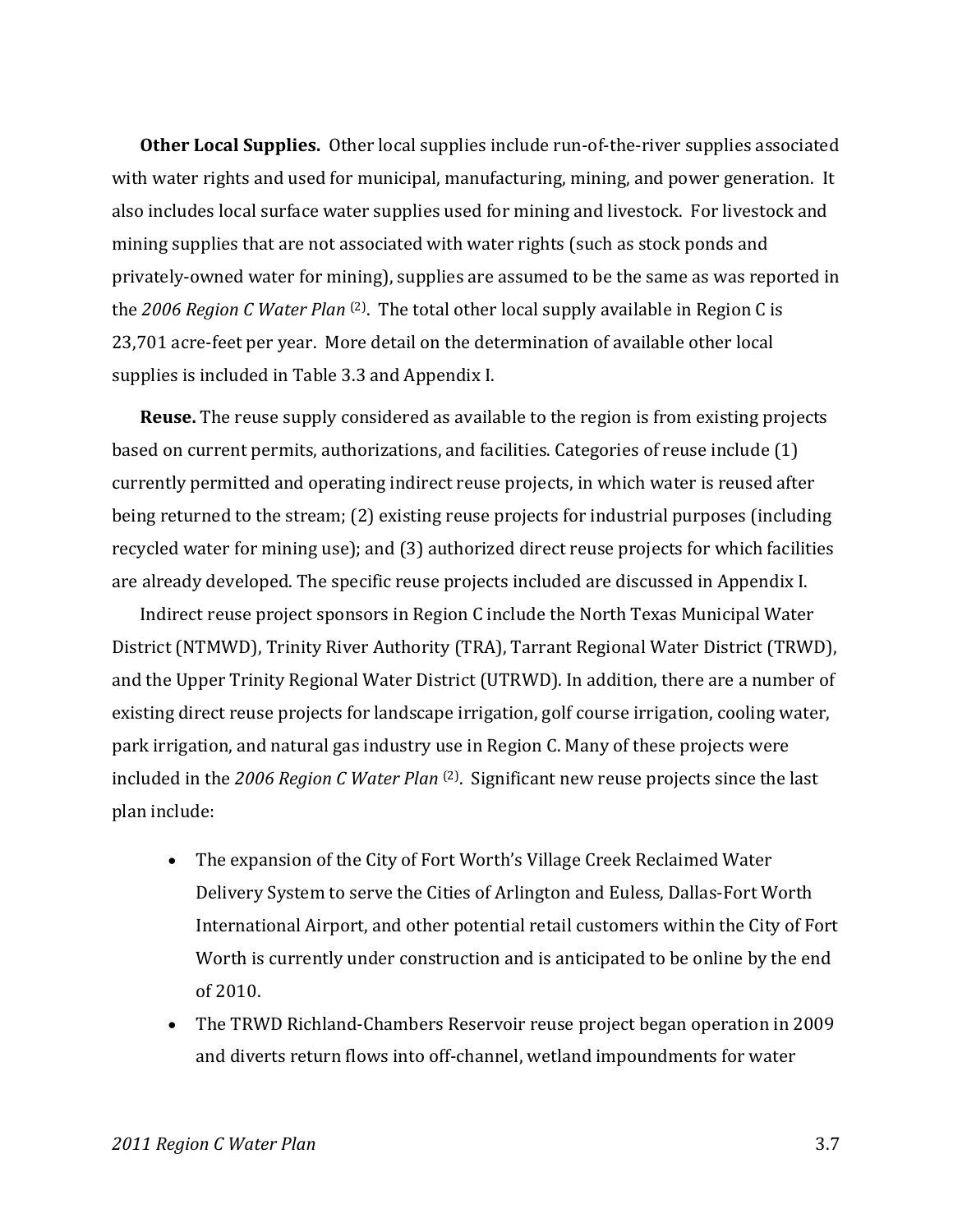quality treatment purposes before delivery into the Richland‐Chambers Reservoir for storage and diversion.

- The NTMWD is now authorized to divert up to an additional 35,941 acre‐feet per year (for a total of 71,882 acre‐feet per year) of return flows from the District's Wilson Creek Wastewater Treatment Plant in Lake Lavon.
- The NTMWD East Fork Raw Water Supply Project began operation in 2009 and can currently convey nearly 48,000 acre‐feet per year of return flows to Lake Lavon for subsequent reuse. The NTMWD East Fork Raw Water Supply Project diverts return flows from the East Fork of the Trinity River to a constructed wetland for polishing treatment and ultimately returns this water to Lake Lavon. The water right for the project authorizes diversions up to 157,393 acre‐feet per year, as return flows increase and become available.
- Dallas Water Utilities and NTMWD have entered into an agreement which would allow NTMWD to exchange return flows from its WWTPs discharging into Lake Ray Hubbard for Dallas return flows discharged to the main stem of the Trinity River. Under this agreement, Dallas will obtain the right to divert the NTMWD return flows from Lake Ray Hubbard and will pump an equal amount of flow from the main stem of the Trinity River to the NTMWD East Fork Water Supply Project wetland for use by NTMWD. In addition, once water rights for Elm Fork return flows (from NTMWD WWTPs discharging to Lake Lewisville) have been secured by NTMWD, NTMWD will support Dallas efforts to secure bed and banks transport, storage and diversion rights for the Elm Fork return flows. In exchange, Dallas will pump a quantity equal to NTMWD's discharge of its future Elm Fork return flows to the East Fork Water Supply Project wetland for use by NTMWD.

It is anticipated that reuse will increase significantly in Region C over the next 50 years, but proposed and potential direct reuse projects are not included as currently available supplies. There are a number of reuse projects being considered as potentially feasible management strategies as part of this planning process. Recommended water management strategies for reuse are discussed in Chapter 4 of this report.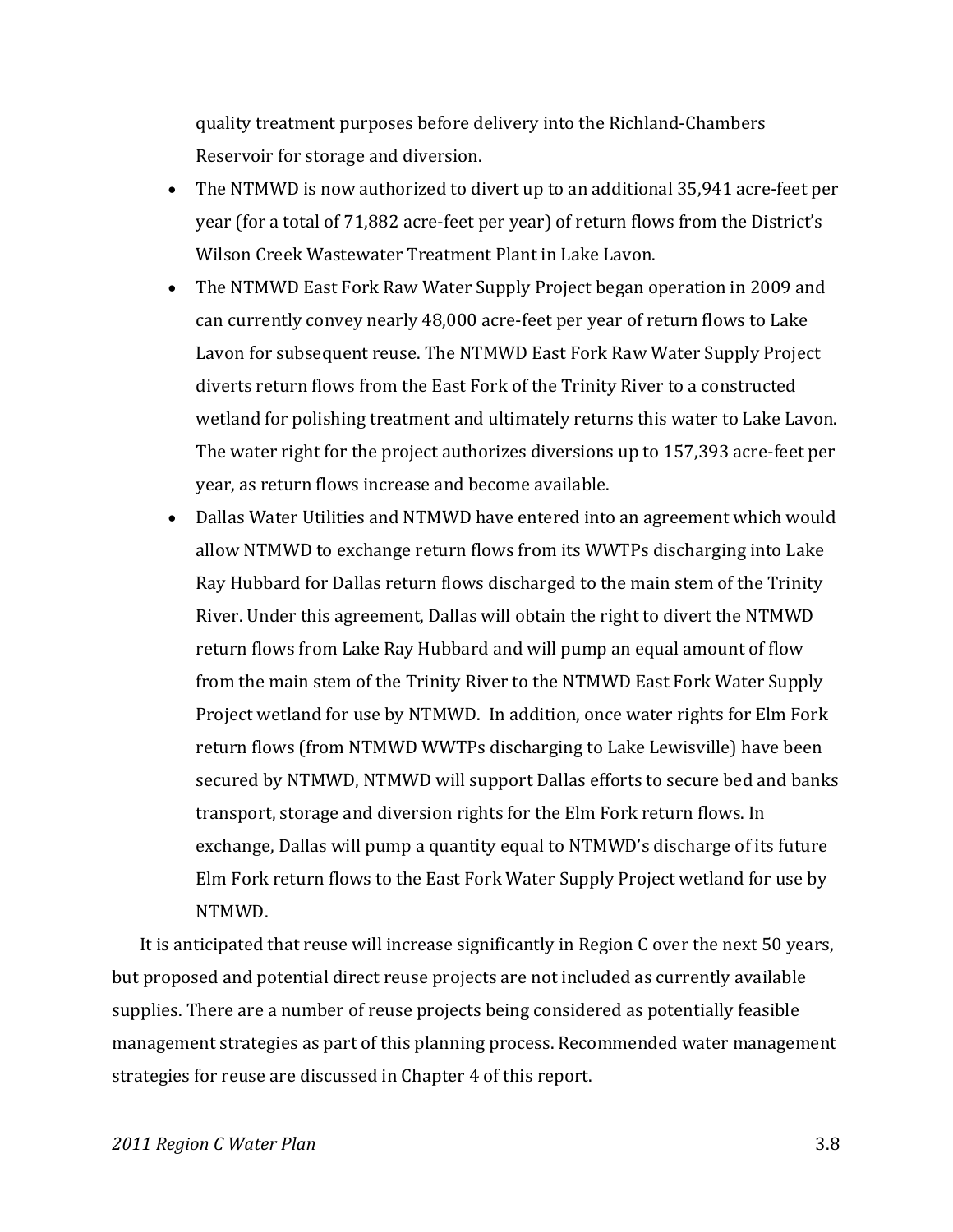Table 3.4 summarizes the currently available reuse supplies by county in Region C. The total available supply from reuse in Region C by 2010 is 205,616 acre‐feet per year, increasing to 375,478 acre‐feet per year in 2060.

#### **Table 3.4**

### **Currently Permitted and Available Reuse Supplies by County**

| County        | 2010     | 2020     | 2030    | 2040     | 2050     | 2060    |
|---------------|----------|----------|---------|----------|----------|---------|
| Collin        | 52,227   | 63,168   | 74,109  | 74,109   | 74,109   | 74,109  |
| Cooke         | 9        | 9        | 9       | 9        | 9        | 9       |
| <b>Dallas</b> | 8,831    | 8,831    | 8,831   | 8,831    | 8,831    | 8,831   |
| Denton        | 42,849   | 74,811   | 93,368  | 106,896  | 124,526  | 149,980 |
| Ellis         | 5,798    | 5,929    | 5,929   | 5,929    | 5,929    | 5,929   |
| Fannin        | $\Omega$ | 0        | 0       | 0        | $\Omega$ | 0       |
| Freestone     | 0        | $\Omega$ | 0       | $\Omega$ | 0        | 0       |
| Grayson       | $\Omega$ | $\Omega$ | 0       | $\Omega$ | 0        | 0       |
| Henderson     | 2,904    | 32       | 32      | 32       | 32       | 32      |
| Jack          | 412      | 412      | 411     | 411      | 410      | 410     |
| Kaufman       | 61,345   | 76,885   | 96,839  | 111,737  | 111,737  | 111,737 |
| Navarro       | 10,000   | 10,000   | 10,000  | 10,000   | 10,000   | 10,000  |
| Parker        | 13       | 13       | 13      | 13       | 13       | 13      |
| Rockwall      | 784      | 784      | 784     | 784      | 784      | 784     |
| Tarrant       | 4,514    | 4,893    | 5,161   | 5,339    | 5,473    | 5,583   |
| Wise          | 15,930   | 14,074   | 12,152  | 10,643   | 9,236    | 8,061   |
| <b>TOTAL</b>  | 205,616  | 259,841  | 307,638 | 334,733  | 351,089  | 375,478 |

‐ Values in Acre‐Feet per Year ‐

#### Groundwater Availability

Groundwater supplies in Region C are obtained from two major aquifers (Carrizo‐ Wilcox and Trinity), four minor aquifers (Woodbine, Nacatoch, Sparta, and Queen City), and locally undifferentiated formations, referred to as "other aquifer".

The TWDB guidelines <sup>(1)</sup> state that Managed Available Groundwater (MAG) estimates provided by the TWDB are to be used to determine available groundwater supplies unless the MAG estimates are not available. MAG estimates are developed by the TWDB using Desired Future Conditions (DFCs) submitted by Groundwater Management Areas (GMAs).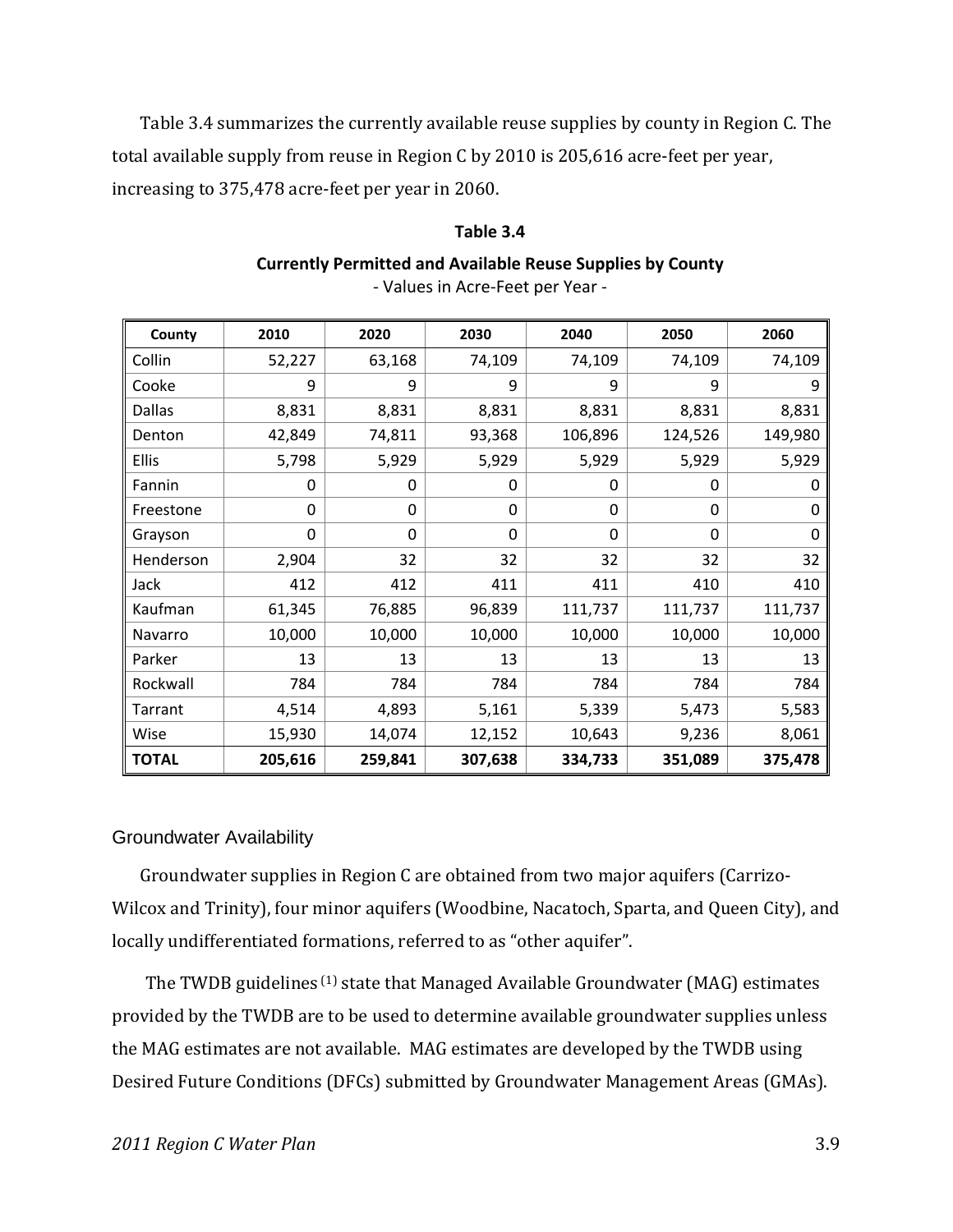The TWDB created sixteen GMAs in Texas. GMA 8 covers all of Region C except for Jack County, Henderson County, and a small portion of Navarro County.

The GMAs are responsible for developing DFCs for aquifers within their respective areas. The TWDB quantifies MAG estimates based on the DFCs provided by the GMAs. For the 2011 regional water plans, the planning groups were required to use MAG estimates available as of January 1, 2009 as the basis for existing groundwater supplies <sup>(1)</sup>. MAG estimates were available for the Woodbine aquifer prior to the January 1st deadline. MAG estimates were available for the Trinity aquifer in March of 2009. The DFCs for the Nacatoch aquifer have been submitted, but the MAG estimates are not yet available. Neither DFCs nor MAG estimates are available for the Carrizo‐Wilcox, Queen City, or Sparta aquifers.

**CarrizoWilcox Aquifer.** Supplies from the Carrizo‐Wilcox aquifer are available in Freestone, Henderson, and Navarro counties in Region C. The available supply from the Carrizo‐Wilcox aquifer is assumed to be the same as that shown in the *2006 Region C Water Plan* (2).

For the *2006 Region C Water Plan* (2) update, Region C requested that the TWDB run both the Northern Carrizo‐Wilcox and Central Carrizo‐Wilcox Groundwater Availability Models (GAMs)  $(10)$ , and the two models resulted in significantly different water availabilities. After discussing the results with the groundwater conservation districts in the region, Region C assumed that the currently available groundwater supply from the Carrizo‐Wilcox aquifer was equivalent to twice the current use from the aquifer in Freestone, Henderson, and Navarro counties. Table 3.5 shows the resulting groundwater availability by county to Region C from the Carrizo‐Wilcox aquifer. As with reservoirs, this number represents the amount of water available from the aquifer, without considering limitations imposed by or current availability due to the capacity of wells and other facilities. The amount of groundwater currently available in Region C is discussed in Section 3.2.

**Trinity and Woodbine Aquifers.** The Woodbine aquifer overlies the Trinity aquifer. The Woodbine aquifer is in Collin, Dallas, Denton, Ellis, Fannin, Grayson, Kaufman, Navarro, and Parker counties in Region C. The Trinity aquifer is in Collin, Cooke, Dallas, Denton,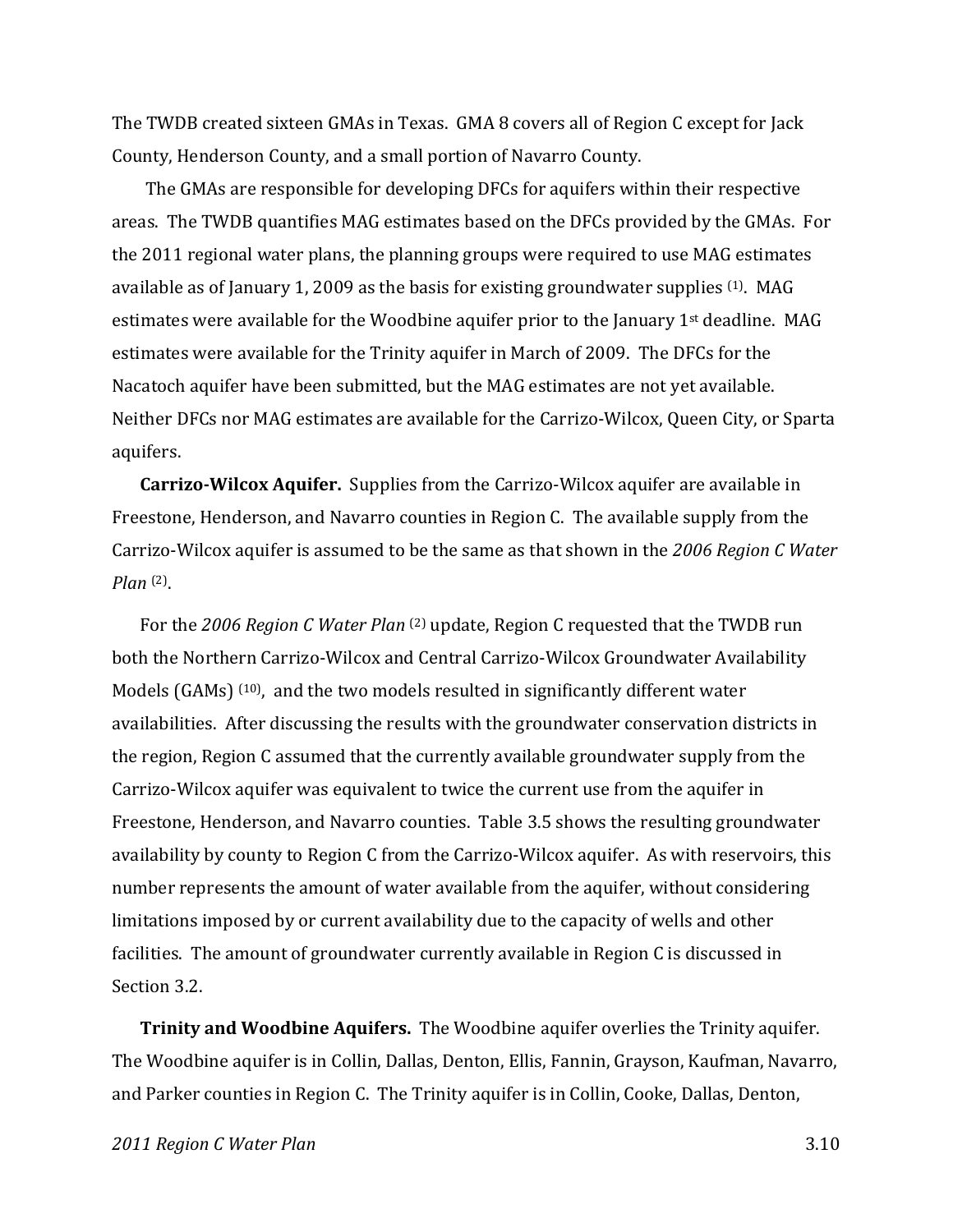Ellis, Fannin, Grayson, Jack, Navarro, Parker, Tarrant, and Wise counties in Region C. Most of the pumping from the Trinity aquifer in Region C is from three layers: Paluxy, Hensel, and Hosston. MAG estimates provided by the TWDB were used to determine groundwater availability from the Trinity and Woodbine aquifers. These availability numbers are shown in Table 3.5.

**Groundwater Conservation Districts.** There are currently seven Groundwater Conservation Districts (GCDs) that include one or more Region C counties:

- Upper Trinity GCD (Wise and Parker Counties)
- Northern Trinity GCD (Tarrant County)
- Neches and Trinity Valleys GCD (includes Henderson County)
- Mid-East Texas GCD (includes Freestone County)
- Prairielands GCD (includes Ellis County)
- North Texas GCD (Collin, Cooke, and Denton Counties)
- Red River GCD (Grayson and Fannin Counties).

### **Table 3.5 Groundwater Supplies in Region C** ‐ Values in Acre‐Feet per Year ‐

| <b>Aquifer</b>                 | County    | 2010   | 2020   | 2030   | 2040   | 2050   | 2060   |
|--------------------------------|-----------|--------|--------|--------|--------|--------|--------|
| Carrizo-Wilcox                 | Freestone | 6,653  | 6,653  | 6,653  | 6,653  | 6,653  | 6,653  |
| Carrizo-Wilcox                 | Henderson | 5,370  | 5,370  | 5,370  | 5,370  | 5,370  | 5,370  |
| Carrizo-Wilcox                 | Navarro   | 180    | 180    | 180    | 180    | 180    | 180    |
| <b>Carrizo-Wilcox Subtotal</b> |           | 12,203 | 12,203 | 12,203 | 12,203 | 12,203 | 12,203 |
| Trinity                        | Collin    | 2,100  | 2,100  | 2,100  | 2,100  | 2,100  | 2,100  |
| Trinity                        | Cooke     | 6,850  | 6,850  | 6,850  | 6,850  | 6,850  | 6,850  |
| Trinity                        | Dallas    | 5,458  | 5,458  | 5,458  | 5,458  | 5,458  | 5,458  |
| Trinity                        | Denton    | 19,333 | 19,333 | 19,333 | 19,333 | 19,333 | 19,333 |
| Trinity                        | Ellis     | 3,959  | 3,959  | 3,959  | 3,959  | 3,959  | 3,959  |
| Trinity                        | Fannin    | 700    | 700    | 700    | 700    | 700    | 700    |
| Trinity                        | Grayson   | 9,400  | 9,400  | 9,400  | 9,400  | 9,400  | 9,400  |
| Trinity                        | Jack      | 100    | 100    | 100    | 100    | 100    | 100    |
| Trinity                        | Kaufman   | 1,181  | 1,181  | 1,181  | 1,181  | 1,181  | 1,181  |
| Trinity                        | Navarro   | 1,873  | 1,873  | 1,873  | 1,873  | 1,873  | 1,873  |
| Trinity                        | Parker    | 15,248 | 15,248 | 15,248 | 15,248 | 15,248 | 15,248 |
| Trinity                        | Rockwall  | 958    | 958    | 958    | 958    | 958    | 958    |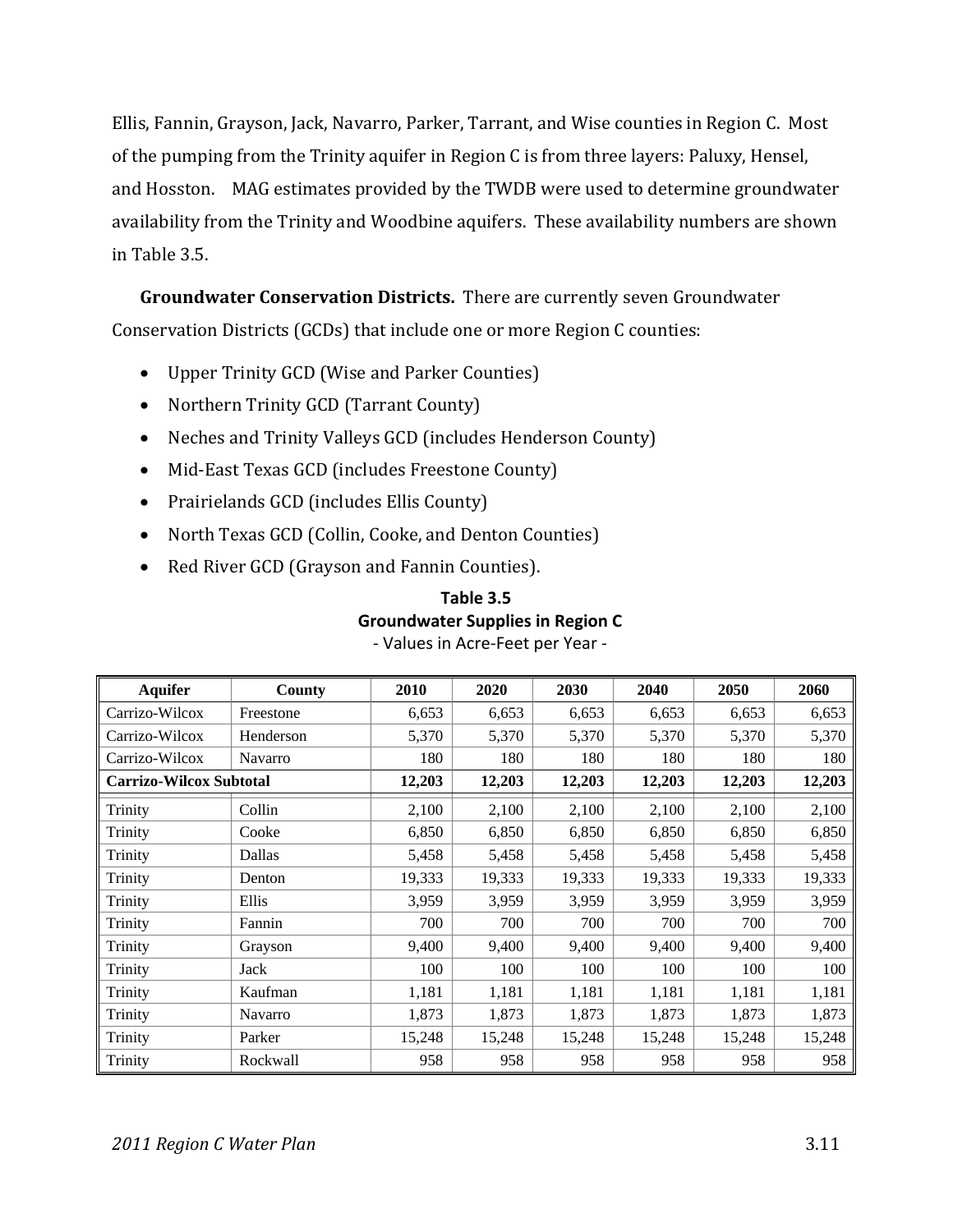| <b>Aquifer</b>                 | County                                        | 2010           | 2020           | 2030             | 2040           | 2050           | 2060         |
|--------------------------------|-----------------------------------------------|----------------|----------------|------------------|----------------|----------------|--------------|
| Trinity                        | Tarrant                                       | 18,747         | 18,747         | 18,747           | 18,747         | 18,747         | 18,747       |
| Trinity                        | Wise                                          | 9,282          | 9,282          | 9,282            | 9,282          | 9,282          | 9,282        |
| <b>Trinity Subtotal</b>        |                                               | 95,189         | 95,189         | 95,189           | 95,189         | 95,189         | 95,189       |
| Woodbine                       | Collin                                        | 2,509          | 2,509          | 2,509            | 2,509          | 2,509          | 2,509        |
| Woodbine                       | Cooke                                         | 154            | 154            | 154              | 154            | 154            | 154          |
| Woodbine                       | Dallas                                        | 2,313          | 2,313          | 2,313            | 2,313          | 2,313          | 2,313        |
| Woodbine                       | Denton                                        | 4,126          | 4,126          | 4,126            | 4,126          | 4,126          | 4,126        |
| Woodbine                       | Ellis                                         | 5,441          | 5,441          | 5,441            | 5,441          | 5,441          | 5,441        |
| Woodbine                       | Fannin                                        | 3,297          | 3,297          | 3,297            | 3,297          | 3,297          | 3,297        |
| Woodbine                       | Grayson                                       | 12,087         | 12,087         | 12,087           | 12,087         | 12,087         | 12,087       |
| Woodbine                       | Kaufman                                       | 200            | 200            | 200              | 200            | 200            | 200          |
| Woodbine                       | Navarro                                       | 300            | 300            | 300              | 300            | 300            | 300          |
| Woodbine                       | Parker                                        | $\overline{0}$ | $\overline{0}$ | $\boldsymbol{0}$ | $\overline{0}$ | $\overline{0}$ | $\mathbf{0}$ |
| Woodbine                       | Rockwall                                      | 144            | 144            | 144              | 144            | 144            | 144          |
| Woodbine                       | Tarrant                                       | 632            | 632            | 632              | 632            | 632            | 632          |
| <b>Woodbine Subtotal</b>       |                                               | 31,203         | 31,203         | 31,203           | 31,203         | 31,203         | 31,203       |
| Nacatoch                       | Henderson,<br>Kaufman, Navarro,<br>& Rockwall | 558            | 558            | 558              | 558            | 558            | 558          |
| Queen City                     | Freestone &<br>Henderson                      | 873            | 873            | 873              | 873            | 873            | 873          |
| Other                          | All                                           | 6,126          | 6,126          | 6,126            | 6,126          | 6,126          | 6,126        |
| <b>Minor Aquifers Subtotal</b> |                                               | 7,557          | 7,557          | 7,557            | 7,557          | 7,557          | 7,557        |
| <b>TOTAL</b>                   |                                               | 146,152        | 146,152        | 146,152          | 146,152        | 146,152        | 146,152      |

**Table 3.5, Continued**

**Summary.** In Region C, MAG estimates for the Trinity and Woodbine aquifers were available for this cycle of regional water planning. For the Carrizo‐Wilocox, Nacatoch, Sparta, Queen City, and other aquifers, available groundwater supplies were assumed to be the same as was shown in the *2006 Region C Water Plan* (2). The total available supply from groundwater in Region C is 146,152 acre‐feet per year throughout the planning period. More detail on the determination of available supplies from groundwater is included in Appendix I.

#### *3.2 Currently Available Water Supplies*

*2011 Region C Water Plan* 3.12 Table 3.6 and Figure 3.2 show the currently available water supplies in Region C by different source types. Table 3.7 shows the currently available supplies to water user groups by county. Currently available supplies are supplies that can be used with currently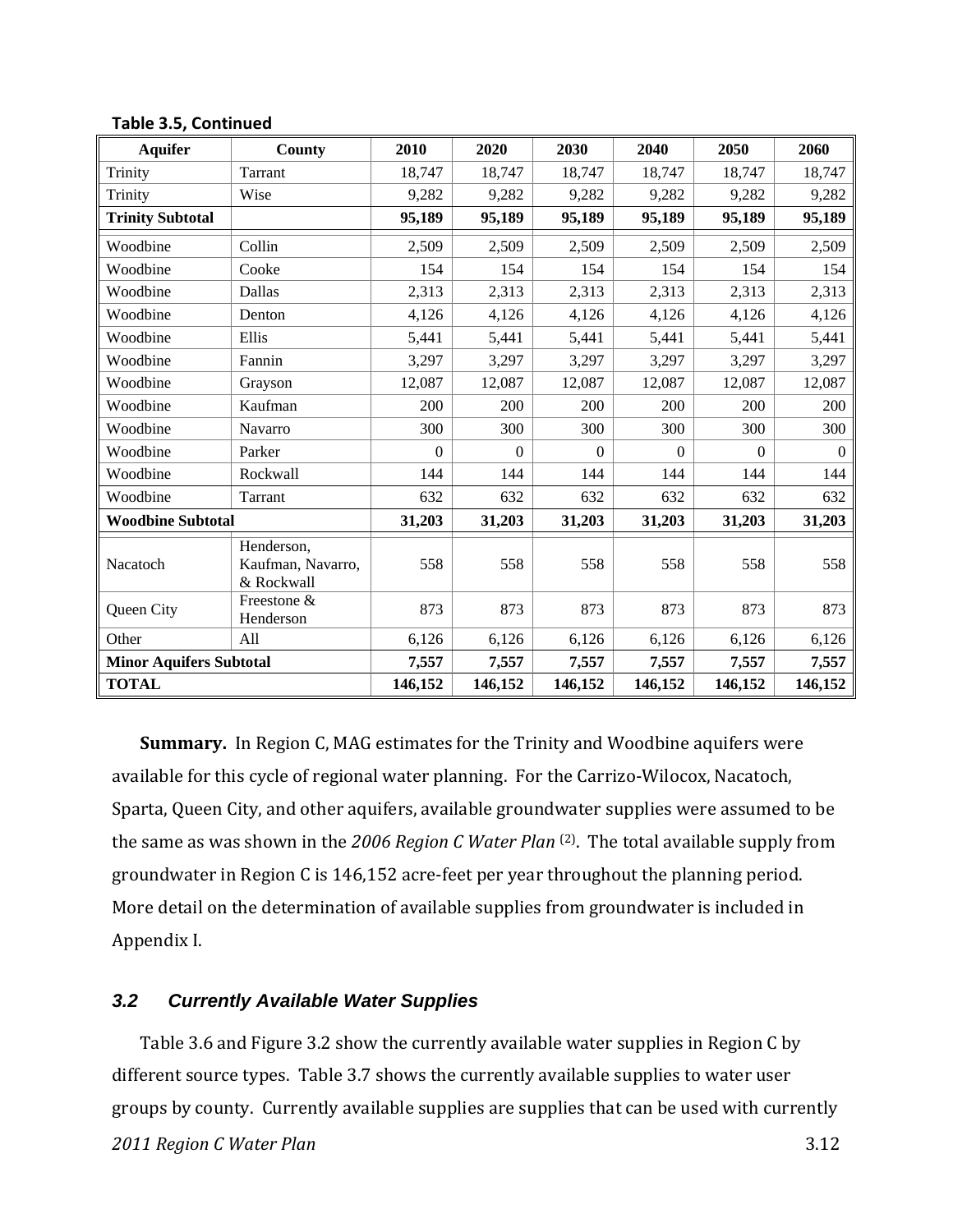existing water rights, contracts, and facilities. They are less than the overall supplies available to the region because the facilities needed to use some supplies have not yet been developed. (Common constraints limiting currently available supplies include the availability and capacity of transmission systems, treatment plants, and wells.) The comparison of overall water supply availability and currently available water supplies for Region C shows the following:

- The total currently available supply in Region C for 2060 is 1,887,130 acre-feet per year, of which 1,874,132 acre‐feet per year is available to users in Region C (a portion is used to supply customers in adjacent regions). This is 380,093 acre‐feet per year less than the overall supply. The difference is due primarily to transmission and treatment plant capacity limitations. This includes 196,881 acre‐feet per year of unconnected supplies for Dallas Water Utilities (Lake Fork Reservoir and Lake Palestine).
- The currently available supplies from in‐region reservoirs, local sources, groundwater and current reuse are nearly fully allocated by 2060. Some of the differences can be attributed to sources that are not currently used for water supplies (White Rock Lake, Lake Mineral Wells and Forest Grove Reservoir).
- Groundwater supplies, which represent only 6 percent of the total available supply to the region, are nearly 84 percent utilized by current water users. The total amount of groundwater supply that is available for future development is only 23,751 acre‐feet per year.
- Permitted surface water imports to Region C are shown to be more than 540,000 acrefeet per year in 2060 in Table 3.1. Approximately 36% of these supplies are not currently connected to water supply systems. The connection of these supplies will be considered as water management strategies in Section 4.

| Category                     | 2010      | 2020      | 2030      | 2040      | 2050      | 2060      |
|------------------------------|-----------|-----------|-----------|-----------|-----------|-----------|
| Reservoirs in Region C       | 1,312,724 | 1,305,260 | 1,297,491 | 1,289,595 | 1,281,699 | 1,273,803 |
| Local Irrigation             | 20,205    | 20,205    | 20,205    | 20,205    | 20,205    | 20,205    |
| Other Local Supply           | 23,701    | 23.701    | 23,701    | 23,701    | 23,701    | 23,701    |
| <b>Surface Water Imports</b> | 598,775   | 576,120   | 552,672   | 549,222   | 545,782   | 542,352   |
| Groundwater                  | 146,152   | 146,152   | 146,152   | 146,152   | 146,152   | 146,152   |
| Reuse                        | 205,616   | 259,841   | 307,638   | 334,733   | 351,089   | 375,478   |
| <b>REGION C TOTAL</b>        | 2,307,173 | 2,331,279 | 2,347,859 | 2,363,608 | 2,368,628 | 2,381,691 |

**Table 3.6 Currently Available Water Supplies to Water Users by Source Type** ‐ Values in Acre‐Feet per Year ‐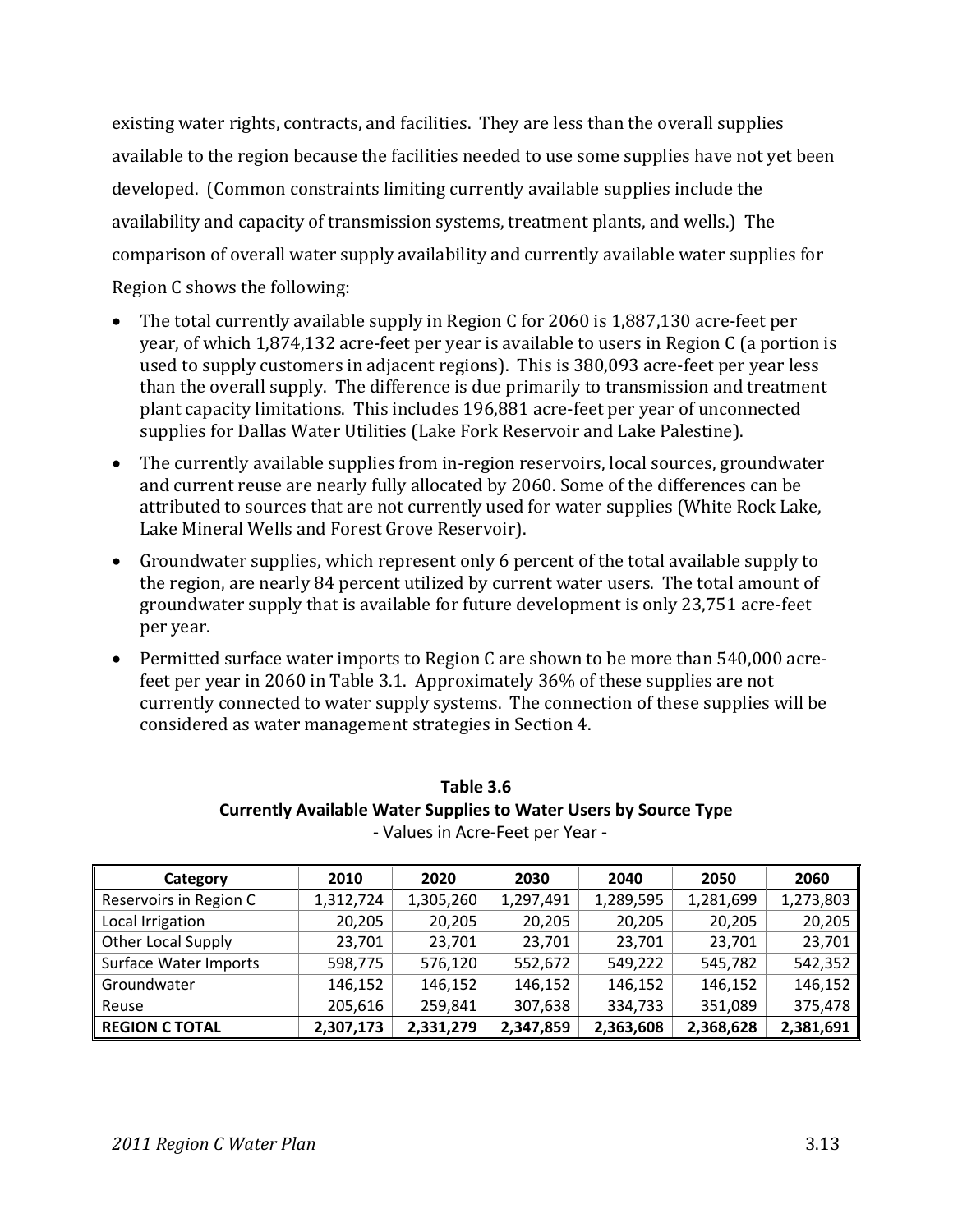**Figure 3.2 Currently Available Supplies to Region C Water Users**



**Table 3.7 Currently Available Supplies by County** ‐ Values in Acre‐Feet per Year ‐

| County               | 2010      | 2020      | 2030      | 2040      | 2050      | 2060      |
|----------------------|-----------|-----------|-----------|-----------|-----------|-----------|
| Collin               | 232,786   | 238,780   | 245,870   | 257,491   | 259,224   | 257,277   |
| Cooke                | 9,815     | 9,816     | 9,753     | 9,691     | 9,628     | 9,566     |
| <b>Dallas</b>        | 656,253   | 616,533   | 604,857   | 599,269   | 600,170   | 603,364   |
| Denton               | 157,998   | 179,438   | 190,293   | 199,433   | 207,059   | 202,905   |
| <b>Ellis</b>         | 37,583    | 44,073    | 49,188    | 51,826    | 54,239    | 55,046    |
| Fannin               | 42,408    | 41,986    | 42,159    | 42,679    | 43,308    | 43,822    |
| Freestone            | 34,483    | 34,430    | 34,280    | 34,366    | 33,663    | 32,876    |
| Grayson              | 42,930    | 43,749    | 44,283    | 44,282    | 44,282    | 44,208    |
| Henderson            | 18,669    | 14,430    | 17,489    | 17,790    | 18,033    | 18,189    |
| Jack                 | 7,538     | 7,876     | 8,075     | 8,275     | 8,474     | 8,674     |
| Kaufman              | 33,885    | 46,087    | 48,893    | 51,477    | 52,677    | 55,117    |
| Navarro              | 16,065    | 16,037    | 16,014    | 16,009    | 15,998    | 15,992    |
| Parker               | 32,048    | 42,849    | 47,390    | 47,525    | 47,007    | 45,988    |
| Rockwall             | 23,702    | 31,301    | 30,992    | 32,645    | 31,970    | 31,947    |
| Tarrant              | 473,312   | 435,231   | 423,102   | 417,113   | 412,376   | 411,112   |
| Wise                 | 40,025    | 39,166    | 37,522    | 36,477    | 35,145    | 34,140    |
| <b>Subtotal</b>      | 1,859,498 | 1,841,782 | 1,850,163 | 1,866,349 | 1,873,252 | 1,870,222 |
| <b>Other Regions</b> | 10,110    | 10,021    | 12,161    | 11,875    | 12,082    | 12,395    |
| <b>TOTAL</b>         | 1,869,609 | 1,851,802 | 1,862,324 | 1,878,224 | 1,885,335 | 1,882,617 |

*2011 Region C Water Plan* 3.14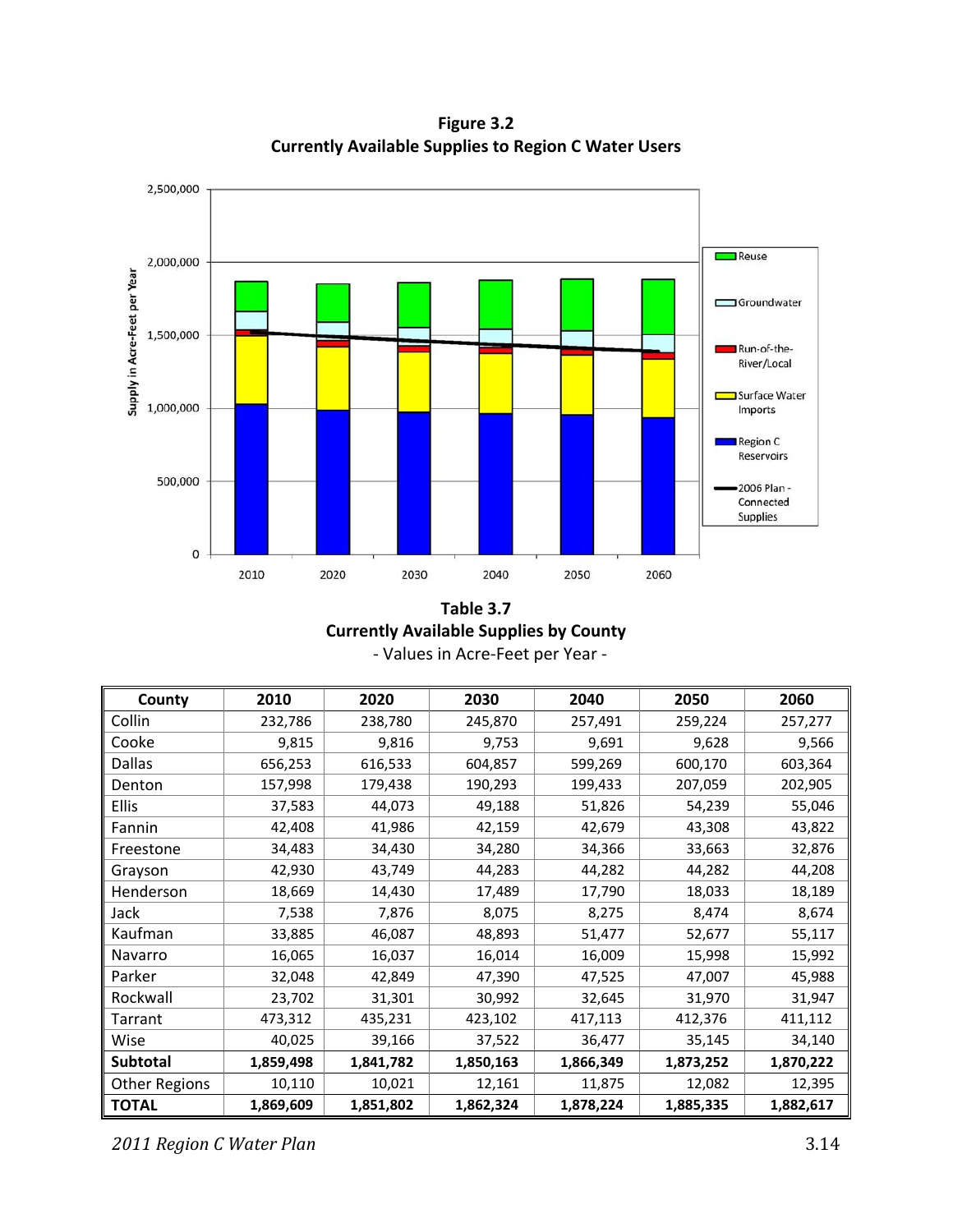# *3.3 Water Availability by Wholesale Water Provider (WWP)*

As part of the Senate Bill One planning process, the Texas Water Development Board requires development of water availability for each designated wholesale water provider. A wholesale water provider is defined as "any person or entity, including river authorities and irrigation districts, that has contracts to sell more than 1,000 acre‐feet of water wholesale in any one year during the five years immediately preceding the adoption of the last Regional Water Plan." (3) The planning groups are also required to designate any person or entity expected to contract to sell at least 1,000 acre‐feet per year of wholesale water during the planning period as a WWP. There are 37 entities in Region C that qualify as wholesale water providers (18 cities, 2 river authorities, and 17 water districts). Twelve of the wholesale water providers provide a large amount of wholesale water supplies to a number of customers and are discussed below as regional wholesale water providers. The remaining 25 supply less water to fewer customers and are discussed as local wholesale water providers. The 12 regional wholesale water providers are:

- Dallas Water Utilities
- Tarrant Regional Water District
- North Texas Municipal Water District
- City of Fort Worth
- Sabine River Authority
- Trinity River Authority
- Upper Neches River Municipal Water Authority
- Upper Trinity Regional Water District
- Sulphur River Water District
- Dallas County Park Cities Municipal Utility District
- Greater Texoma Utility Authority
- City of Corsicana

The 27 local wholesale water providers include:

- City of Arlington
- City of Denton
- City of Ennis
- City of Forney
- City of Gainesville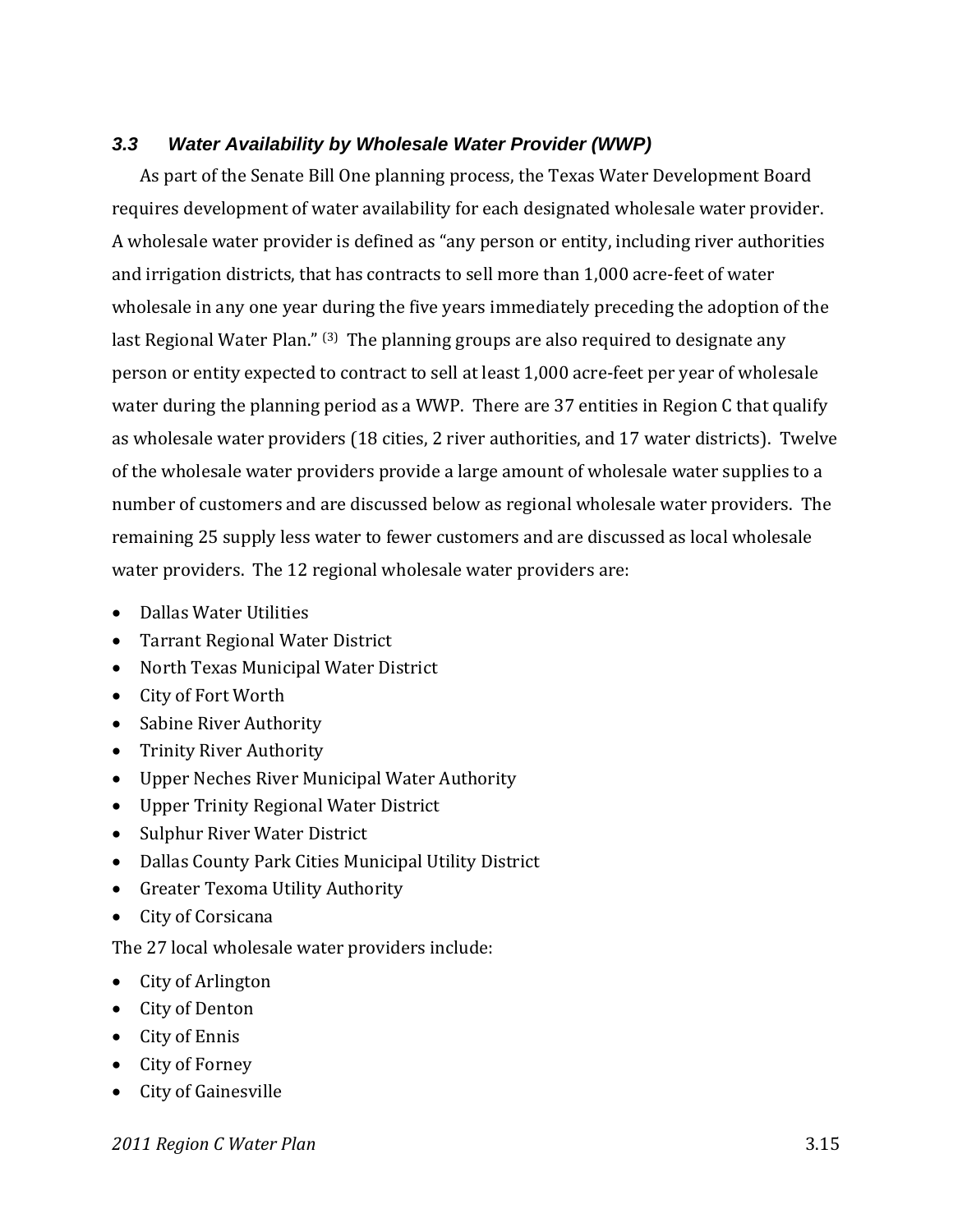- City of Garland
- City of Grand Prairie
- City of Mansfield
- City of Midlothian
- City of North Richland Hills
- City of Princeton
- City of Rockwall
- City of Seagoville
- City of Terrell
- City of Waxahachie
- City of Weatherford
- Argyle Water Supply Corporation
- Athens Municipal Water Authority
- Bolivar Water Supply Corporation
- Dallas County WCID #6
- East Cedar Creek Freshwater Supply District
- Lake Cities Municipal Utility Authority
- Mustang Special Utility District
- Rockett Special Utility District
- Walnut Creek Special Utility District
- West Cedar Creek Municipal Utility District
- Wise County Water Supply District

# *3.4 Water Supplies Currently Available to Regional Wholesale Water Providers*

Table 3.8 gives a summary of the supplies currently available to regional wholesale water providers serving Region C. As discussed in Section 3.2, currently available supplies are limited by existing physical facilities, including raw water transmission facilities, groundwater wells, and water treatment facilities (if needed).

## Dallas Water Utilities

Figure 3.3 shows the currently available supply for Dallas Water Utilities (DWU). DWU's currently available supply sources include Lake Ray Hubbard, Lake Tawakoni (in Region D), the Ray Roberts/Lewisville Lake/Elm Fork System, Dallas' share of Grapevine Lake, White Rock Lake (irrigation only), direct reuse, indirect reuse of specified return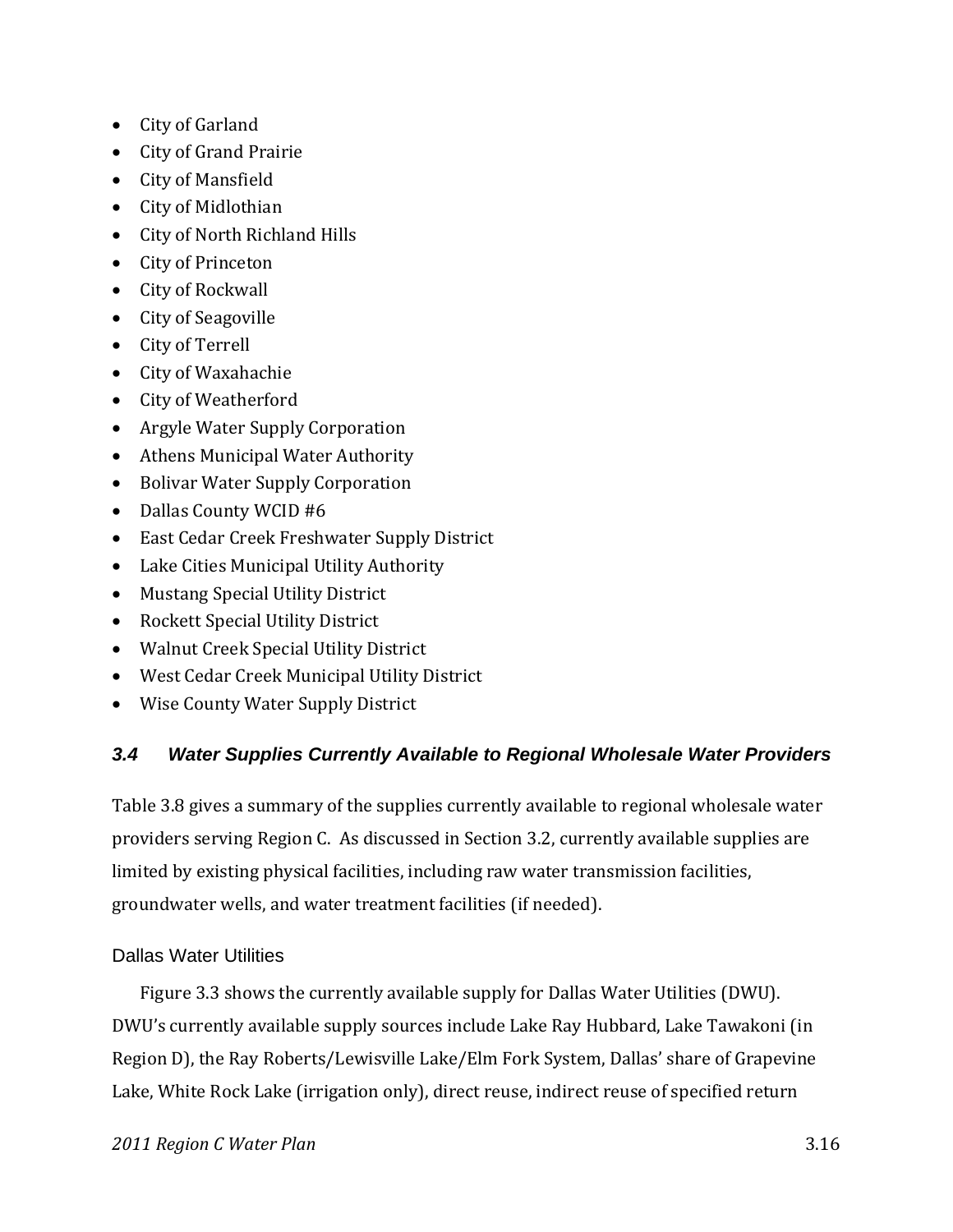| Table 3.8                                                                             |
|---------------------------------------------------------------------------------------|
| <b>Currently Available Supplies to Regional Wholesale Water Providers in Region C</b> |

| Provider                              | Source                                     | <b>Water Supply Currently Available (Acre-Feet per Year)</b> |          |          |          |                                                                                                                                     |          |  |  |  |
|---------------------------------------|--------------------------------------------|--------------------------------------------------------------|----------|----------|----------|-------------------------------------------------------------------------------------------------------------------------------------|----------|--|--|--|
|                                       |                                            | 2010                                                         | 2020     | 2030     | 2040     | 2050                                                                                                                                | 2060     |  |  |  |
|                                       | Lake Ray Roberts/Lake Lewisville<br>System | 211,699                                                      | 210,269  | 208,839  | 207,409  | 205,979                                                                                                                             | 204,549  |  |  |  |
|                                       | Lake Grapevine                             | 7,583                                                        | 7,367    | 7,150    | 6,933    | 6,717                                                                                                                               | 6,500    |  |  |  |
|                                       | Lake Ray Hubbard                           | 57,427                                                       | 56,113   | 54,800   | 53,487   | 52,173                                                                                                                              | 50,860   |  |  |  |
| Dallas Water                          | Lake Tawakoni                              | 183,619                                                      | 182,251  | 180,882  | 179,515  | 178,146                                                                                                                             | 176,777  |  |  |  |
| <b>Utilities</b>                      | Lake Fork                                  | 36,000                                                       | 36,000   | 36,000   | 36,000   | 36,000                                                                                                                              | 36,000   |  |  |  |
|                                       | Direct Reuse (Cedar Crest GC)              | 561                                                          | 561      | 561      | 561      | 561                                                                                                                                 | 561      |  |  |  |
|                                       | <b>Indirect Reuse</b>                      | 32,636                                                       | 48,513   | 67,105   | 80,562   | 98,005                                                                                                                              | 123,149  |  |  |  |
|                                       | White Rock Lake (Irrigation Only)          | 3,500                                                        | 3,200    | 2,900    | 2,600    | 2,300                                                                                                                               | 2,000    |  |  |  |
|                                       | <b>DWU Total</b>                           | 533,025                                                      | 544,274  | 558,237  | 567,067  | 579,881                                                                                                                             | 600,396  |  |  |  |
|                                       | West Fork System                           | 109,833                                                      | 109,167  | 108,500  | 107,833  | 107,167                                                                                                                             | 106,500  |  |  |  |
|                                       | Lake Benbrook                              | 6,833                                                        | 6,833    | 6,833    | 6,833    | 6,833                                                                                                                               | 6,833    |  |  |  |
| <b>Tarrant Regional</b>               | Cedar Creek Lake                           | 175,000                                                      | 175,000  | 175,000  | 175,000  | 175,000                                                                                                                             | 175,000  |  |  |  |
| <b>Water District</b>                 | Richland-Chambers Res.                     | 210,000                                                      | 210,000  | 210,000  | 210,000  | 210,000                                                                                                                             | 210,000  |  |  |  |
|                                       | <b>Richland-Chambers Reuse</b>             | 10,000                                                       | 10,000   | 10,000   | 10,000   | 10,000                                                                                                                              | 10,000   |  |  |  |
|                                       | <b>TRWD Total</b>                          | 511,666                                                      | 511,000  | 510,333  | 509,666  | 509,000<br>106,967<br>77,300<br>47,132<br>71,882<br>5,340<br>102,000<br>0<br>9,428<br>2,631<br>420,049<br>286,373<br>897<br>287,270 | 508,333  |  |  |  |
|                                       | Lake Lavon                                 | 112,033                                                      | 110,767  | 109,500  | 108,233  |                                                                                                                                     | 105,700  |  |  |  |
|                                       | Lake Texoma                                | 77,300                                                       | 77,300   | 77,300   | 77,300   |                                                                                                                                     | 77,300   |  |  |  |
|                                       | Lake Chapman                               | 47,132                                                       | 47,132   | 47,132   | 47,132   |                                                                                                                                     | 47,132   |  |  |  |
|                                       | <b>Wilson Creek Reuse</b>                  | 50,000                                                       | 60,941   | 71,882   | 71,882   |                                                                                                                                     | 71,882   |  |  |  |
| North Texas<br><b>Municipal Water</b> | Lake Bonham                                | 5,340                                                        | 5,340    | 5,340    | 5,340    |                                                                                                                                     | 5,340    |  |  |  |
| <b>District</b>                       | East Fork Reuse                            | 51,790                                                       | 67,148   | 87,102   | 102,000  |                                                                                                                                     | 102,000  |  |  |  |
|                                       | Interim GTUA                               | 15,500                                                       | $\Omega$ | $\Omega$ | $\Omega$ |                                                                                                                                     | $\Omega$ |  |  |  |
|                                       | <b>Upper Sabine Basin</b>                  | 49,718                                                       | 29,646   | 9,573    | 9,501    |                                                                                                                                     | 9,356    |  |  |  |
|                                       | <b>Direct Reuse</b>                        | 2,631                                                        | 2,631    | 2,631    | 2,631    |                                                                                                                                     | 2,631    |  |  |  |
|                                       | <b>NTMWD Total</b>                         | 408,813                                                      | 398,274  | 407,829  | 421,388  |                                                                                                                                     | 418,710  |  |  |  |
|                                       | <b>TRWD Supplies</b>                       | 252,159                                                      | 253,838  | 262,673  | 272,922  |                                                                                                                                     | 297,456  |  |  |  |
| City of Fort Worth                    | <b>Direct Reuse</b>                        | 897                                                          | 897      | 897      | 897      |                                                                                                                                     | 897      |  |  |  |
|                                       | <b>Fort Worth Total</b>                    | 253,056                                                      | 254,735  | 263,570  | 273,819  |                                                                                                                                     | 298,353  |  |  |  |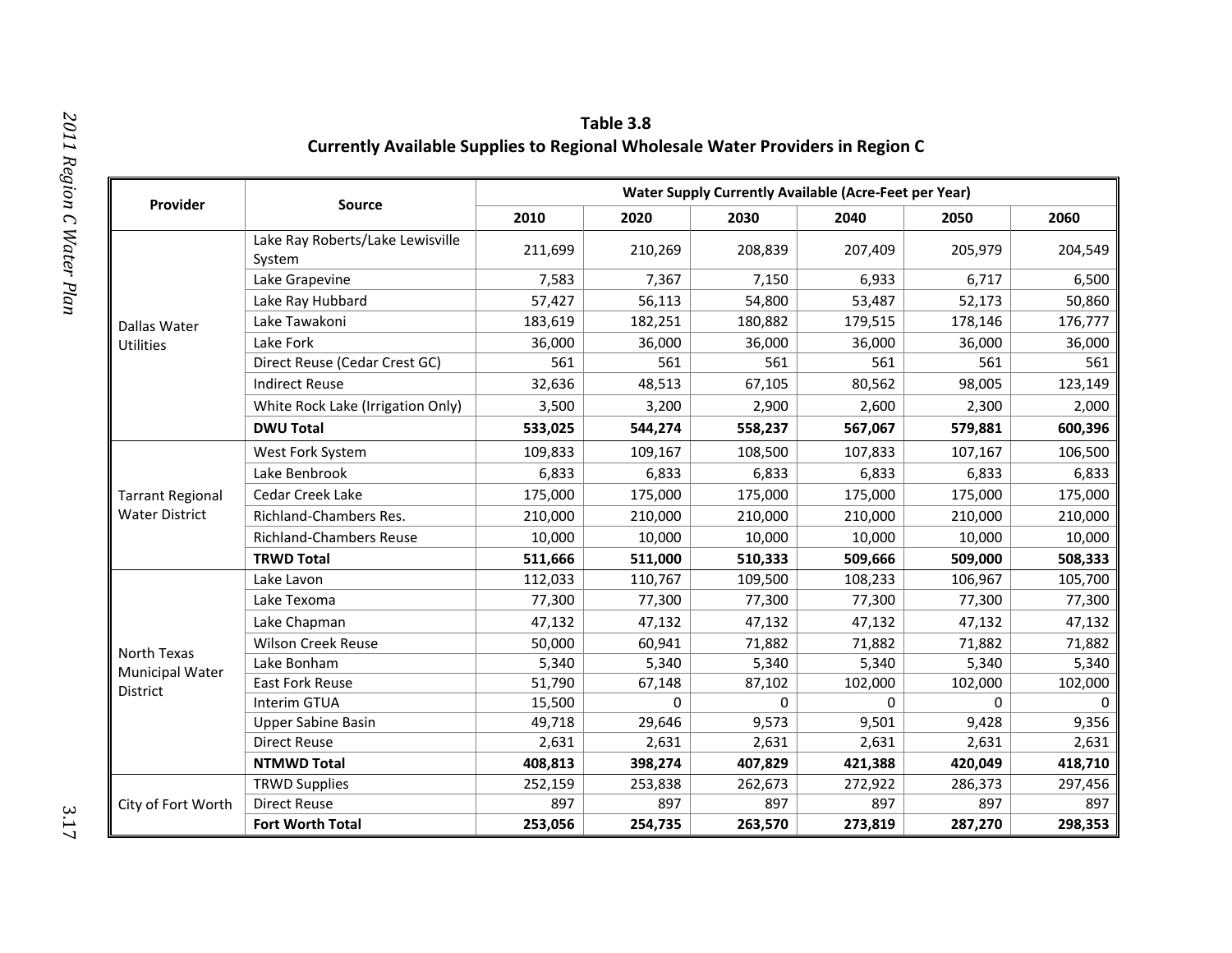### **Table 3.8, Continued**

| Provider                                                         | <b>Source</b>                                | <b>Water Supply Currently Available (Acre-Feet per Year)</b> |           |           |           |                                                                                                                |           |  |  |  |
|------------------------------------------------------------------|----------------------------------------------|--------------------------------------------------------------|-----------|-----------|-----------|----------------------------------------------------------------------------------------------------------------|-----------|--|--|--|
|                                                                  |                                              | 2010                                                         | 2020      | 2030      | 2040      | 2050                                                                                                           | 2060      |  |  |  |
|                                                                  | Lake Tawakoni (Dallas)                       | 183,619                                                      | 182,251   | 180,882   | 179,515   | 178,146                                                                                                        | 176,777   |  |  |  |
|                                                                  | Lake Tawakoni (NTMWD)                        | 9,718                                                        | 9,646     | 9,573     | 9,501     | 9,428                                                                                                          | 9,356     |  |  |  |
|                                                                  | Lake Tawakoni (Others)                       | 36,469                                                       | 36,197    | 35,925    | 35,651    | 35,379                                                                                                         | 35,107    |  |  |  |
|                                                                  | <b>Upper Sabine Basin Supply</b><br>(NTMWD)  | 40,000                                                       | 20,000    | 0         | 0         | 0                                                                                                              | 0         |  |  |  |
|                                                                  | Lake Fork (Dallas) - Trinity<br><b>Basin</b> | 120,000                                                      | 119,943   | 119,095   | 118,248   | 117,400                                                                                                        | 116,551   |  |  |  |
| Sabine River Authority                                           | Lake Fork (Dallas) - Sabine<br>Basin         | 791                                                          | 0         | 0         | 0         | 0                                                                                                              | 0         |  |  |  |
|                                                                  | Lake Fork (Others)                           | 52,244                                                       | 51,877    | 51,510    | 51,142    | 50,775                                                                                                         | 50,409    |  |  |  |
|                                                                  | <b>Toledo Bend Lake</b>                      | 750,000                                                      | 750,000   | 750,000   | 750,000   | 750,000                                                                                                        | 750,000   |  |  |  |
|                                                                  | Sabine Run-of-River                          | 147,100                                                      | 147,100   | 147,100   | 147,100   | 147,100                                                                                                        | 147,100   |  |  |  |
|                                                                  | <b>SRA Total</b>                             | 1,339,942                                                    | 1,317,013 | 1,294,085 | 1,291,157 | 1,288,228                                                                                                      | 1,285,300 |  |  |  |
|                                                                  | <b>SRA Total Dallas and</b><br><b>NTMWD</b>  | 313,337                                                      | 311,840   | 309,550   | 307,263   | 304,974                                                                                                        | 302,684   |  |  |  |
|                                                                  | Joe Pool Lake                                | 15,192                                                       | 14,883    | 14,575    | 14,267    | 13,958                                                                                                         | 13,650    |  |  |  |
|                                                                  | Navarro Mills Lake                           | 19,342                                                       | 18,333    | 17,325    | 16,317    | 15,308<br>8,432<br>20,000<br>13,379<br>71,077<br>59,471<br>130,548<br>108,455<br>90,837<br>$\Omega$<br>199,292 | 14,300    |  |  |  |
|                                                                  | <b>Bardwell Lake</b>                         | 9,600                                                        | 9,600     | 9,295     | 8,863     |                                                                                                                | 8,000     |  |  |  |
| <b>Trinity River Authority</b>                                   | Lake Livingston (Region C)                   | 20,000                                                       | 20,000    | 20,000    | 20,000    |                                                                                                                | 20,000    |  |  |  |
|                                                                  | Reuse (Region C)                             | 13,248                                                       | 13,379    | 13,379    | 13,379    |                                                                                                                | 13,379    |  |  |  |
|                                                                  | Subtotal                                     | 77,381                                                       | 76,196    | 74,574    | 72,826    |                                                                                                                | 69,329    |  |  |  |
|                                                                  | <b>TRWD</b>                                  | 58,196                                                       | 62,425    | 59,788    | 58,965    |                                                                                                                | 57,770    |  |  |  |
|                                                                  | <b>TRA Total in Region C</b>                 | 135,577                                                      | 138,621   | 134,362   | 131,790   |                                                                                                                | 127,099   |  |  |  |
|                                                                  | Lake Palestine (Dallas)                      | 112,881                                                      | 111,776   | 110,670   | 109,563   |                                                                                                                | 107,347   |  |  |  |
| <b>Upper Neches River</b><br><b>Municipal Water</b><br>Authority | Lake Palestine (Other<br>Committed)          | 94,577                                                       | 93,641    | 92,705    | 91,770    |                                                                                                                | 89,903    |  |  |  |
|                                                                  | Lake Palestine (Uncommitted)                 | 0                                                            | $\Omega$  | $\Omega$  | $\Omega$  |                                                                                                                | $\Omega$  |  |  |  |
|                                                                  | <b>UNRMWA Total</b>                          | 207,458                                                      | 205,417   | 203,375   | 201,333   |                                                                                                                | 197,250   |  |  |  |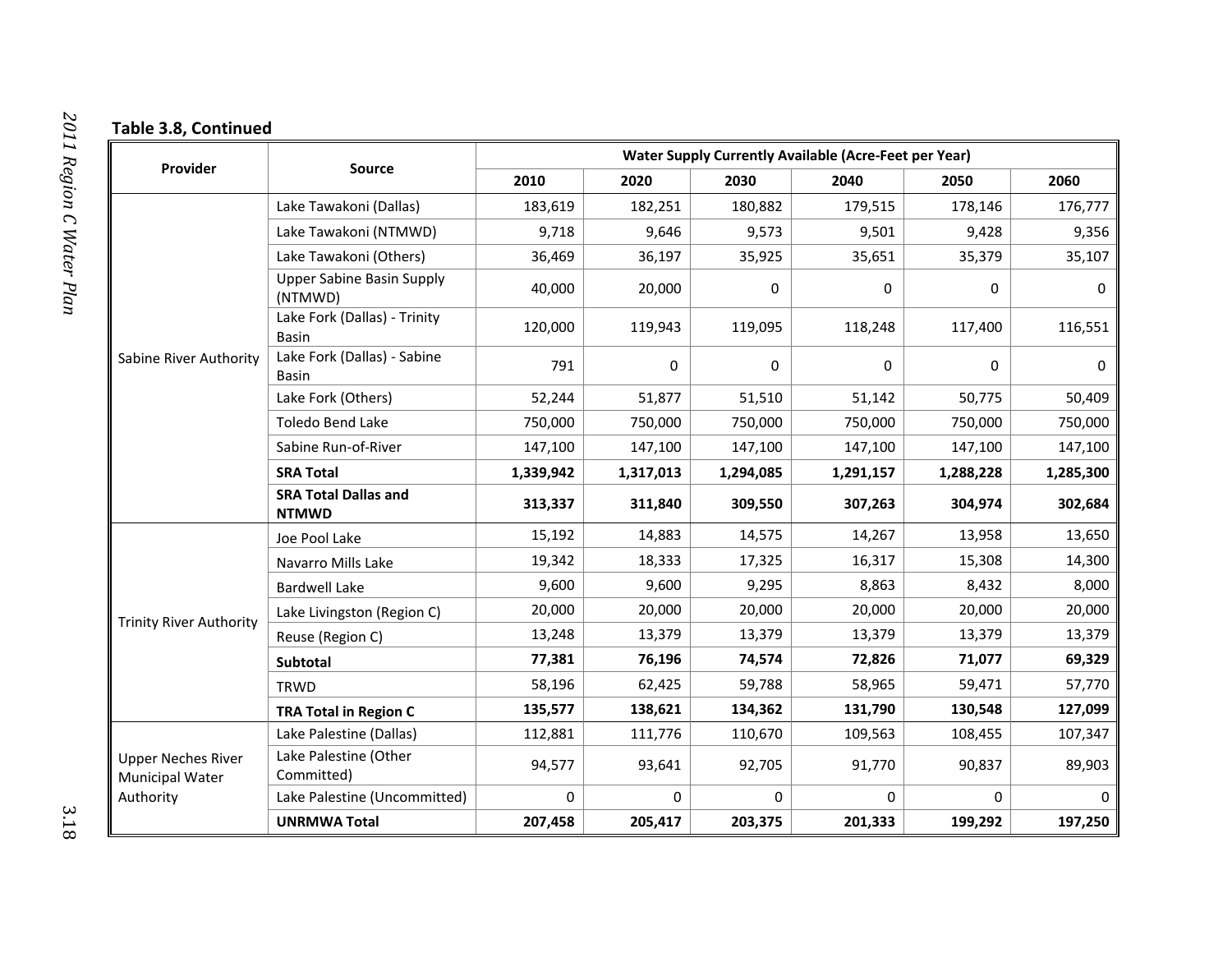### **Table 3.8, Continued**

| Provider                                   | <b>Source</b>                              | <b>Water Supply Currently Available (Acre-Feet per Year)</b> |        |          |          |          |          |  |  |  |
|--------------------------------------------|--------------------------------------------|--------------------------------------------------------------|--------|----------|----------|----------|----------|--|--|--|
|                                            |                                            | 2010                                                         | 2020   | 2030     | 2040     | 2050     | 2060     |  |  |  |
|                                            | Lake Chapman                               | 13,268                                                       | 13,268 | 13,268   | 13,268   | 13,268   | 13,268   |  |  |  |
|                                            | <b>DWU Contract</b>                        | 32,794                                                       | 40,058 | 47,298   | 49,735   | 57,788   | 58,943   |  |  |  |
|                                            | Denton                                     | 3,675                                                        | 6,250  | $\Omega$ | $\Omega$ | $\Omega$ | $\Omega$ |  |  |  |
| <b>Upper Trinity Regional</b>              | Chapman Reuse                              | 5,601                                                        | 8,301  | 8,161    | 8,021    | 7,882    | 7,743    |  |  |  |
| <b>Water District</b>                      | Additional DWU (Chapman<br>Reuse)          | 5,627                                                        | 5,534  | 5,441    | 5,348    | 5,254    | 5,307    |  |  |  |
|                                            | <b>Direct Reuse</b>                        | 897                                                          | 897    | 897      | 897      | 897      | 897      |  |  |  |
|                                            | <b>UTRWD Total</b>                         | 61,862                                                       | 74,308 | 75,065   | 77,269   | 79,089   | 80,738   |  |  |  |
|                                            | Lake Chapman (UTRWD)                       | 13,268                                                       | 13,268 | 13,268   | 13,268   | 13,268   | 13,268   |  |  |  |
| Sulphur River Water<br>District            | Lake Chapman (NTMWD<br>through Cooper)     | 883                                                          | 883    | 883      | 883      | 883      | 883      |  |  |  |
|                                            | Lake Chapman (Other)                       | 14,933                                                       | 14,933 | 14,933   | 14,933   | 14,933   | 14,933   |  |  |  |
|                                            | <b>SRWD Total</b>                          | 29,084                                                       | 29,084 | 29,084   | 29,084   | 29,084   | 29,084   |  |  |  |
|                                            | <b>SRWD to Region C</b>                    | 14,151                                                       | 14,151 | 14,151   | 14,151   | 14,151   | 14,151   |  |  |  |
| Dallas County Park                         | <b>Lake Grapevine</b>                      | 17,050                                                       | 16,900 | 16,750   | 16,600   | 16,450   | 16,300   |  |  |  |
| <b>Cities MUD</b>                          | <b>Grapevine Reuse</b>                     | 1,493                                                        | 1,663  | 1,784    | 1,864    | 1,924    | 1,974    |  |  |  |
|                                            | Lake Texoma Raw Water                      | 25,000                                                       | 25,000 | 25,000   | 25,000   | 25,000   | 25,000   |  |  |  |
| Greater Texoma<br><b>Utility Authority</b> | <b>Delivery Limited by WTP</b><br>Capacity | 12,892                                                       | 12,892 | 12,892   | 12,892   | 12,892   | 12,892   |  |  |  |
|                                            | Navarro Mills Lake (from TRA)              | 19,342                                                       | 18,333 | 17,325   | 16,317   | 15,308   | 14,300   |  |  |  |
| City of Corsicana                          | <b>Richland Chambers and</b><br>Halbert    | 13,872                                                       | 13,863 | 13,855   | 13,847   | 13,838   | 13,830   |  |  |  |
|                                            | <b>Total (Limited by WTP</b><br>Capacity)  | 13,452                                                       | 13,452 | 13,452   | 13,452   | 13,452   | 13,452   |  |  |  |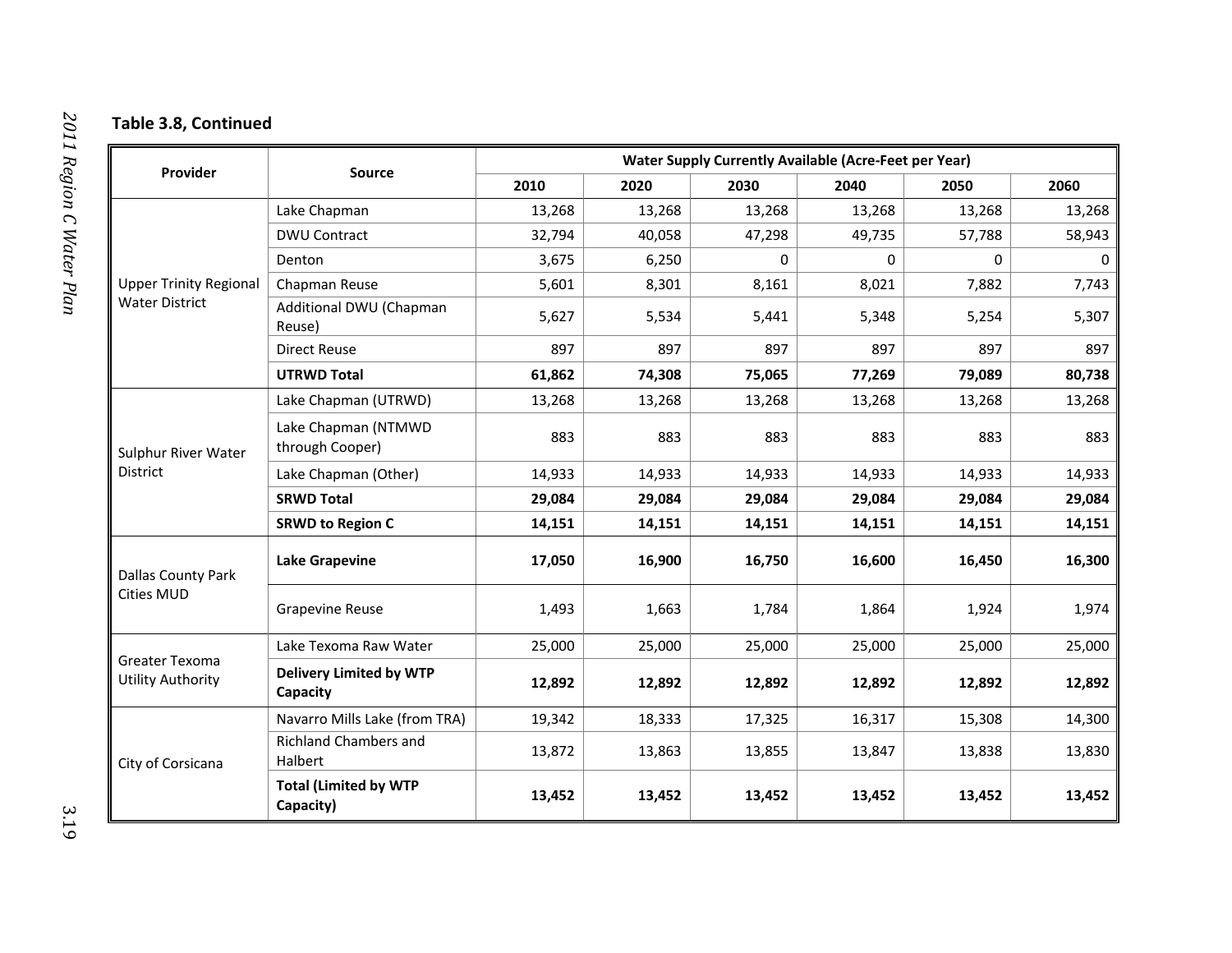flows above its lakes, and a portion of DWU's share of the Lake Fork supply (in Region D). The first phase of DWU's connection to Lake Fork (a pipeline from Lake Fork to Tawakoni) was completed since the last round of planning. The next phase of the connection (a 144" pipeline to replace the existing 84" and 72" pipelines from Tawakoni to Dallas) is scheduled to be completed in the next five years. The first phase allows DWU to utilize approximately 30% of their Lake Fork supply. Lake Palestine (in Region I) is a significant supply source for DWU that is not currently connected to DWU's system. The estimated reliable supply for DWU from currently available sources (excluding 70% of Lake Fork Reservoir and all of Lake Palestine) is 533,025 acre-feet per year as of the year 2010 and 600,396 acre-feet per year in 2060.



**Figure 3.3 Currently Available Water Supplies for Dallas Water Utilities**

## Tarrant Regional Water District

Figure 3.4 shows the currently available water supply for Tarrant Regional Water District (TRWD). TRWD's water supply system includes Cedar Creek Reservoir, Richland‐ Chambers Reservoir, Richland‐Chambers reuse supply, Benbrook Lake, Lake Bridgeport,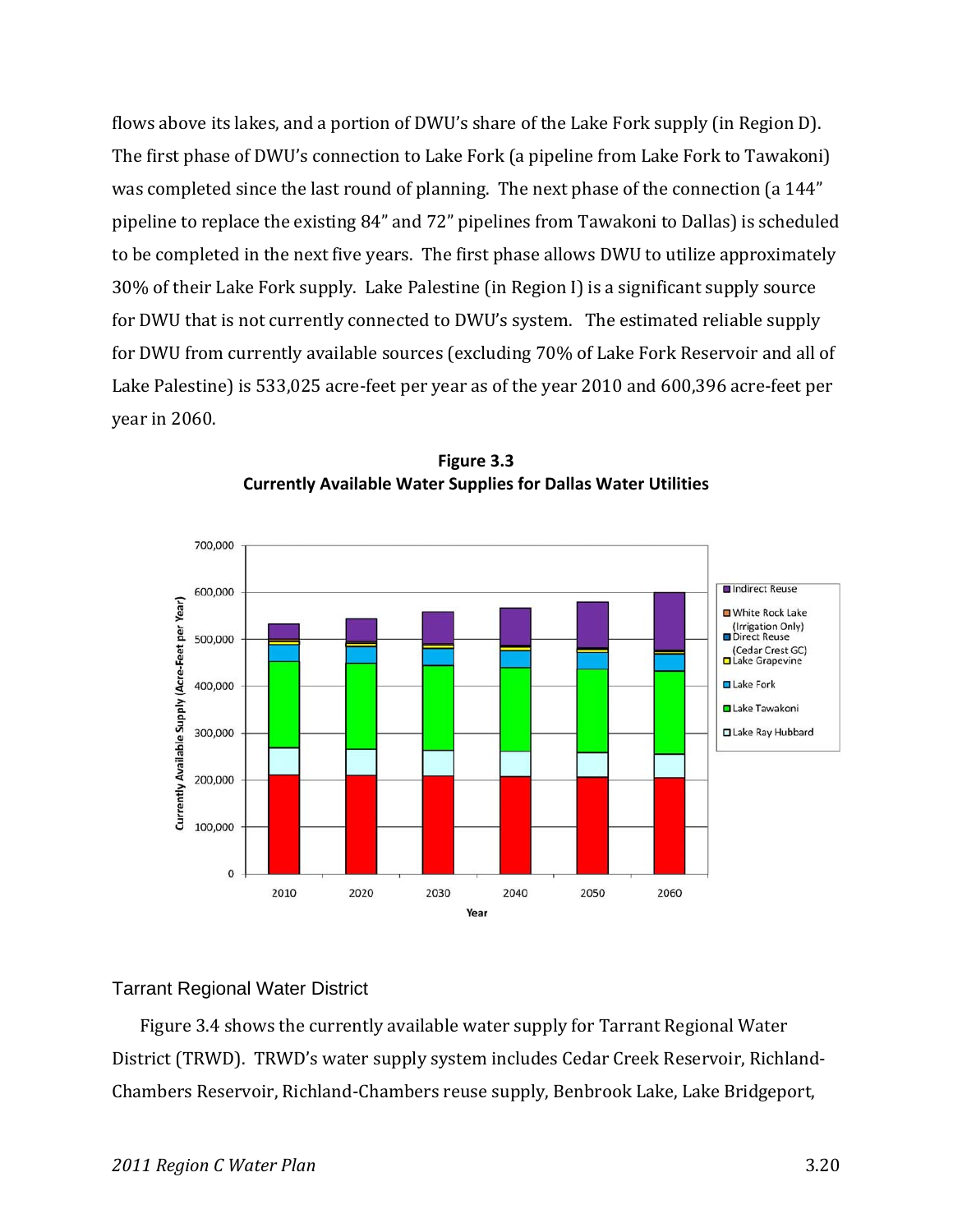Eagle Mountain Lake and Lake Worth (owned by Fort Worth). Lakes Bridgeport, Eagle Mountain, and Worth are operated as the West Fork system. The currently available water supply as of 2060 is 515,133 acre‐feet per year on a firm yield basis. The Richland‐ Chambers Reservoir reuse project is an existing water supply source that was a water management strategy for TRWD in the *2006 Region C Water Plan* (2). This project adds 10,000 acre‐feet per year of currently available supply to the TRWD system. The water is used for municipal, mining, industrial, and agricultural purposes. Further development of the Richland‐Chambers Reservoir reuse project is a water management strategy for TRWD and is discussed in Chapter 4. TRWD also has a water right allowing it to divert return flows from the Trinity River into Cedar Creek Reservoir. This project is a water management strategy for TRWD and is discussed in more detail in Chapter 4.



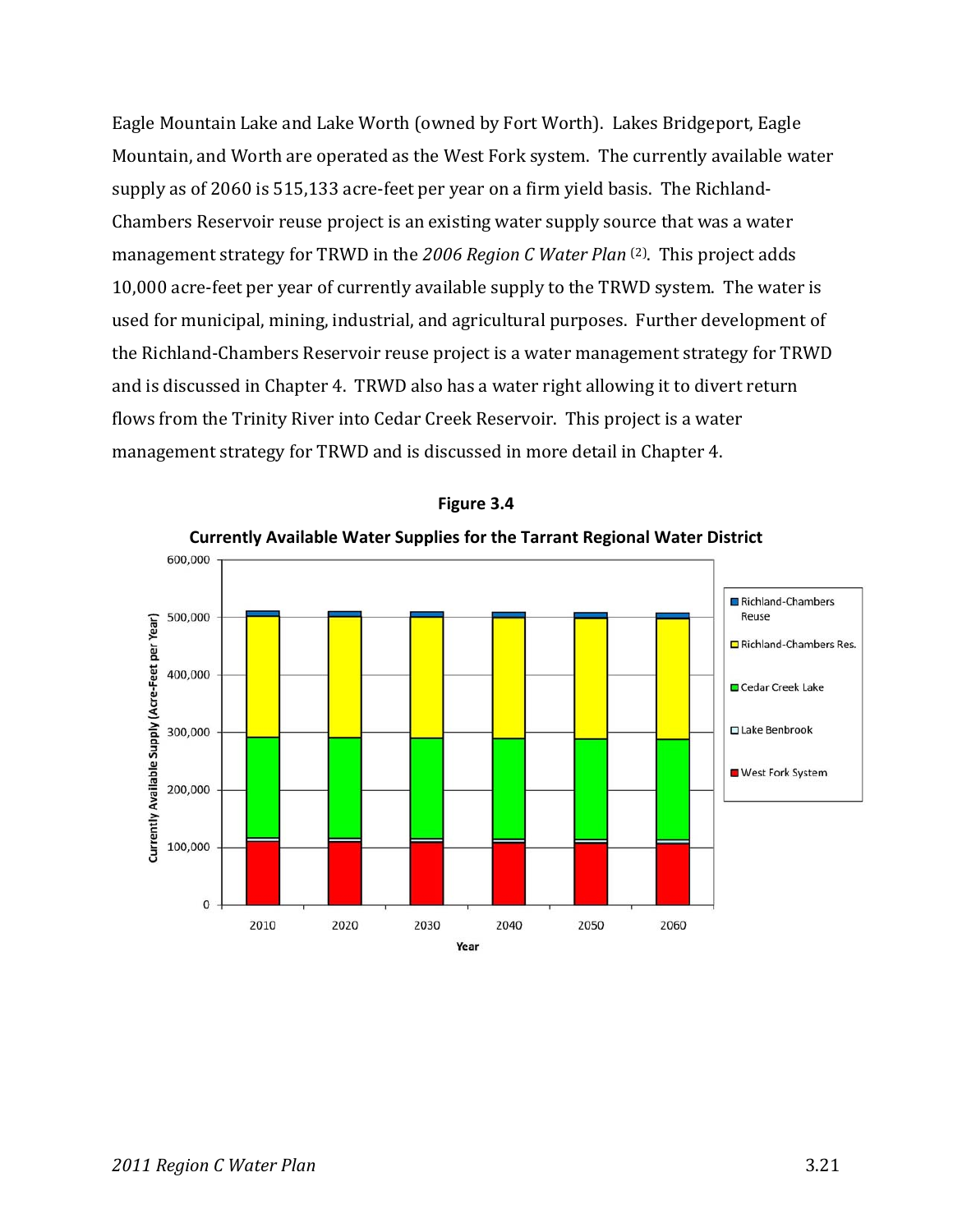#### North Texas Municipal Water District

Figure 3.5 shows the currently available supply for the North Texas Municipal Water District (NTMWD). NTMWD's sources of supply include Lake Lavon, Lake Texoma, Chapman Lake (in Region D), direct reuse from several NTMWD wastewater treatment plants, return flows into the Lake Lavon watershed, Bonham Lake, return flows from the East Fork Raw Water Supply Project, raw water from the Upper Sabine Basin, and an interim raw water supply from GTUA. The East Fork Raw Water Supply Project, Upper Sabine Basin supply, interim GTUA supply, additional yield from Lake Lavon, and additional Wilson Creek Wastewater Treatment Plant reuse were all water management strategies for NTMWD in the *2006 Region C Water Plan* (2).





#### City of Fort Worth

Fort Worth obtains raw water from the Tarrant Regional Water District and sells treated water to wholesale and retail customers. The City currently provides reuse water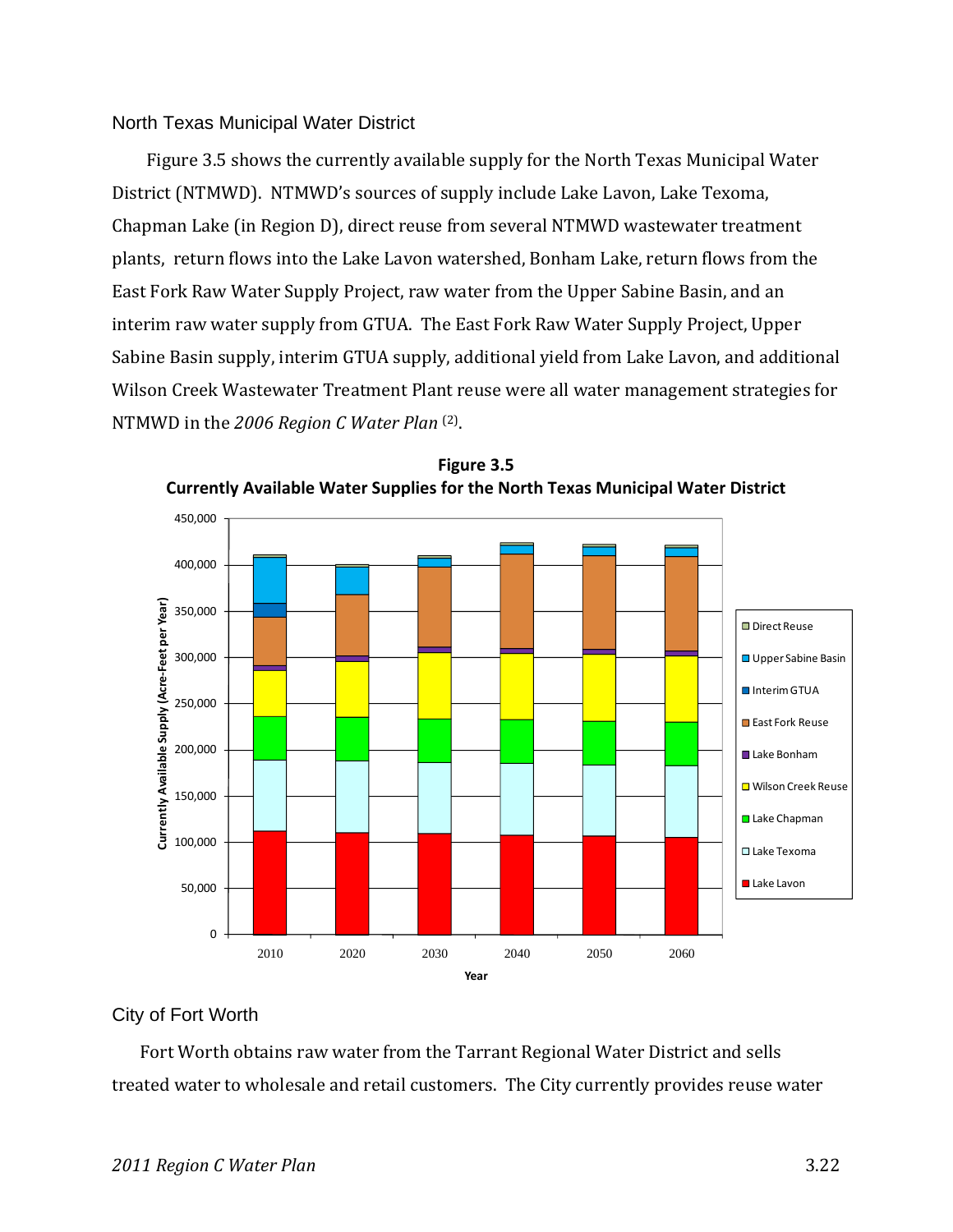for golf course irrigation and is expanding its system to provide reuse water to the City of Arlington, City of Euless, Dallas‐Fort Worth International Airport, and additional retail customers within the Fort Worth city limits. As shown in Table 3.8, Fort Worth's currently available supply is between 253,000 acre‐feet per year and 299,000 acre‐feet per year throughout the planning period.

#### Sabine River Authority

As shown in Table 3.8, the Sabine River Authority (SRA) has water supplies available from Lake Tawakoni and Lake Fork Reservoir in Region D and from Toledo Bend Reservoir and a run‐of‐the‐river water right in Region I. SRA supplies water to Region C from Lake Tawakoni and Lake Fork Reservoir through sales to Dallas Water Utilities and North Texas Municipal Water District. SRA also supplies water to other water suppliers in the Upper Sabine Basin, mostly located in Region D (but with some service in Region C). SRA's supplies from Lake Tawakoni and Lake Fork Reservoir are fully committed, but SRA has significant uncommitted supplies in Toledo Bend Reservoir.

#### Trinity River Authority

The Trinity River Authority (TRA) has water rights in Joe Pool Lake, Navarro Mills Lake, and Bardwell Lake in Region C. TRA also imports water from Lake Livingston in Region H (by an upstream diversion from the Trinity River) and has permits and authorization for three reuse projects, two of which are in operation. TRA purchases water from the Tarrant Regional Water District for its Tarrant County water supply project and has plans to purchase water from TRWD for use in Ellis County. Based on the WAM and reuse permit amounts, TRA's independent supply in Region C from current sources is projected to be 69,329 acre‐feet as of 2060. This is in addition to the water it purchases from the Tarrant Regional Water District. The TRA has also received several recent water right amendments that will allow the diversion of up to 251,328 acre‐feet per year of return flows for beneficial use.

#### Upper Neches River Municipal Water Authority

The Upper Neches River Municipal Water Authority (UNRMWA) holds water rights in Lake Palestine in Region I and has a contract to provide water to Dallas Water Utilities in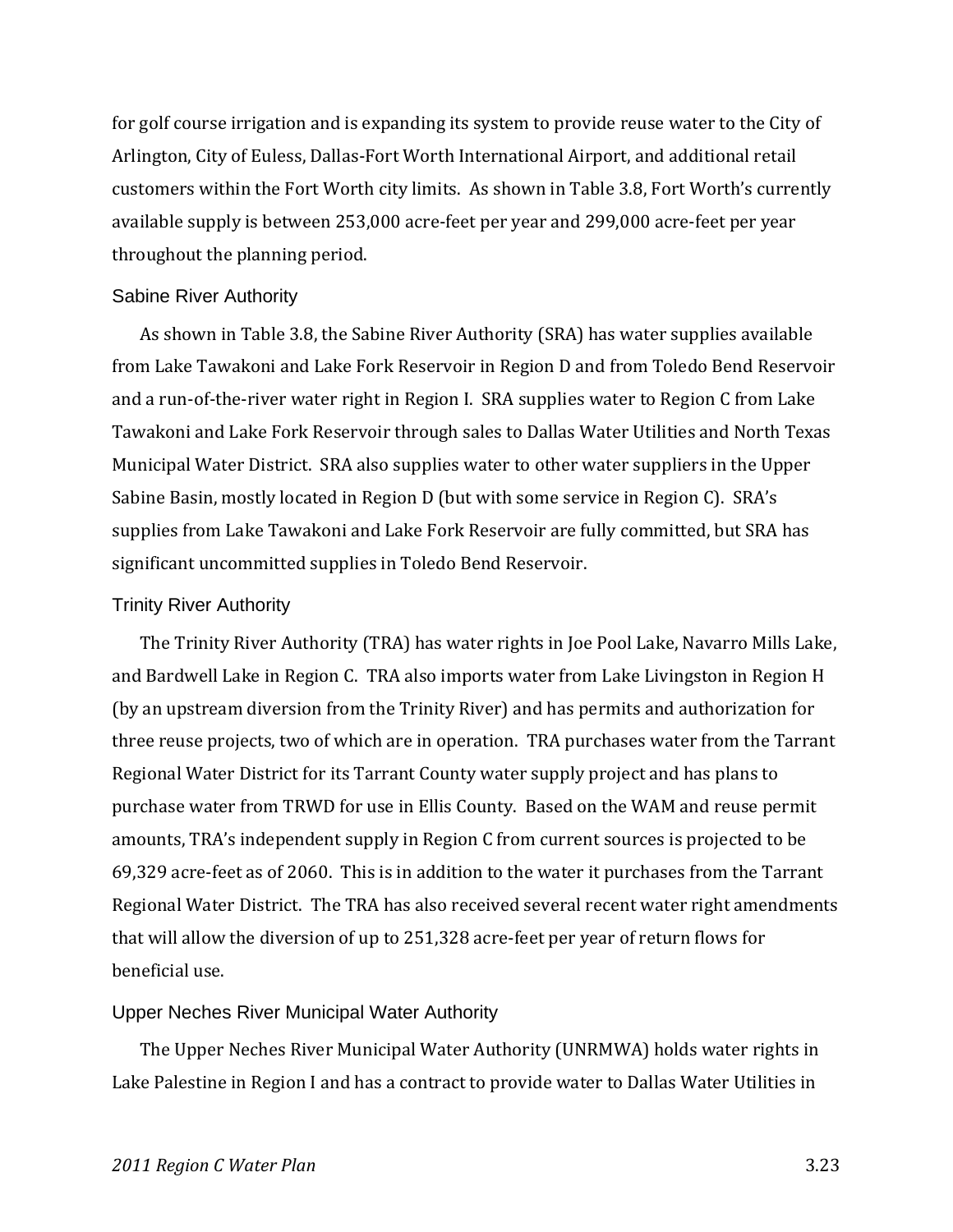Region C. UNRMWA also provides water from Lake Palestine to suppliers in Region I. DWU has not yet developed the facilities to deliver Lake Palestine water to DWU and plans to connect this supply in the future.

#### Upper Trinity Regional Water District

As shown in Table 3.8, the Upper Trinity Regional Water District (UTRWD) has water supply available from Chapman Lake (in Region D, purchased from the Sulphur River Water District), Dallas Water Utilities, City of Denton, and reuse projects. UTRWD provides treated water to customers in Denton County and surrounding counties. UTRWD has recently received a water right amendment which allows the District to divert from Lake Lewisville up to 9,664 acre‐feet per year of return flows, originating from UTRWD's Lake Chapman water, for municipal and industrial purposes.

#### Sulphur River Water District

The Sulphur River Water District (SRWD) holds water rights in Chapman Lake in Region C. SRWD supplies Chapman Lake raw water to UTRWD in Region C and suppliers in Region D.

#### Dallas County Park Cities MUD

Dallas Cities Park Cities Municipal Utility District (PCMUD) holds water rights in Grapevine Lake and supplies treated water to Highland Park and University Park in Dallas County. PCMUD also has a contract with the City of Grapevine allowing Grapevine to reuse return flows discharged to Grapevine Lake from Grapevine's Peach Street WWTP.

#### Greater Texoma Utility Authority

The Greater Texoma Utility Authority (GTUA) has water rights for 25,000 acre‐feet per year from Lake Texoma and sells raw water to Sherman, which operates a desalination and treatment plant. Additional information regarding the Sherman Desalination Facility is provided in Appendix I. The yield of Lake Texoma is sufficient to provide 25,000 acre‐feet per year through the year 2060. Congress allocated 50,000 acre‐feet of storage in Lake Texoma from hydropower to municipal use for the GTUA. GTUA has applied for a water right for this additional 50,000 acre‐feet of storage and an additional 56,500 acre‐feet per year of supply. This strategy is discussed and recommended in Section 4E.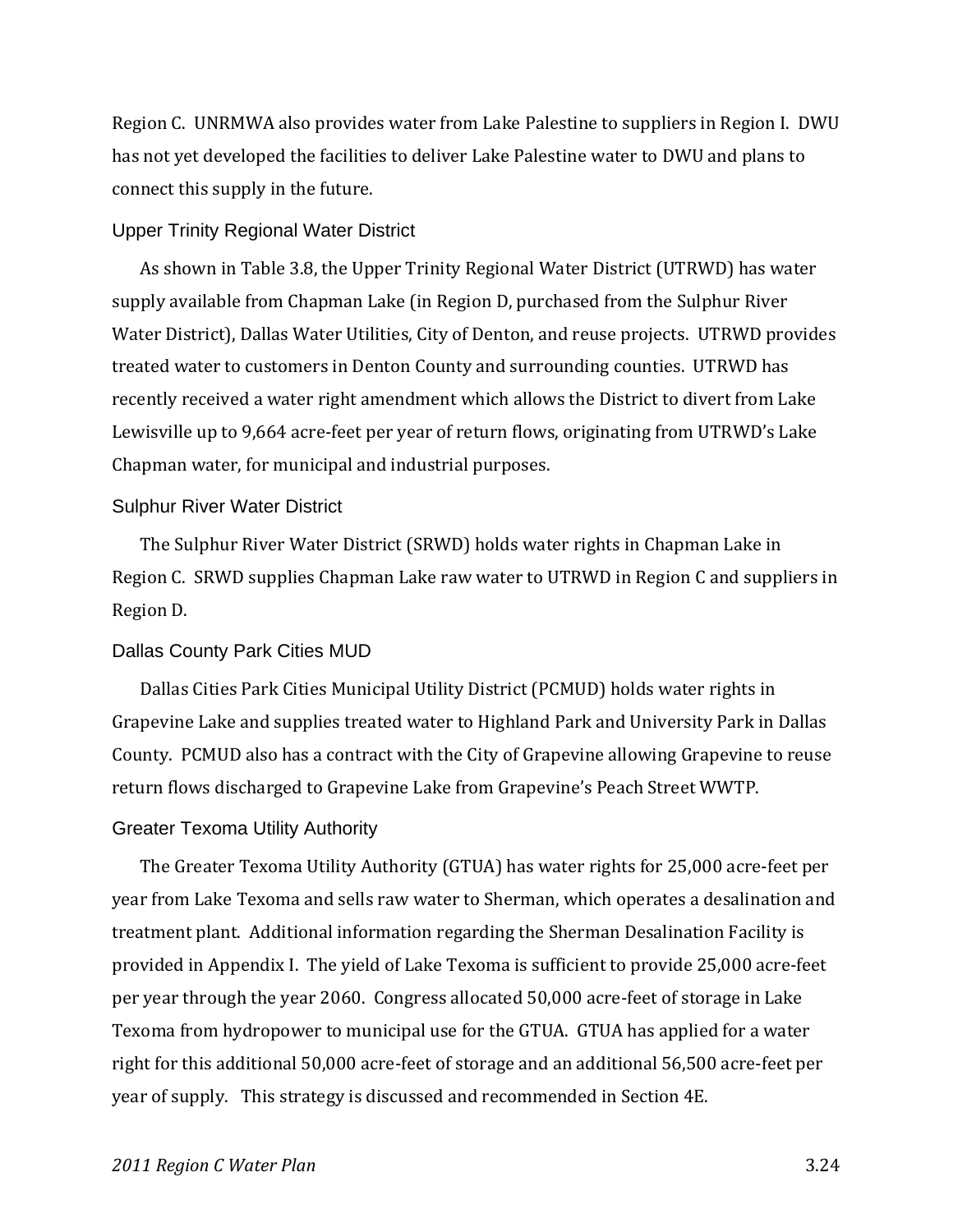## City of Corsicana

The City of Corsicana purchases water from Navarro Mills Lake from the Trinity River Authority. The firm yield of the lake ranges from 19,342 acre‐feet per year in 2010 to14,300 acre‐feet per year in 2060. The currently available supply for the City of Corsicana is limited by the capacity of its Navarro Mills water treatment plant to 11,210 acre‐feet per year. Corsicana also has water rights in Lake Halbert and Richland‐Chambers Reservoir, which was recently connected to the City's system. With the connection to Richland‐Chambers Reservoir, the combined firm yield from Corsicana's share of Richland‐ Chambers Reservoir and from Lake Halbert is 13,830 acre‐feet per year as of 2060. The currently available supply to Corsicana from Richland‐Chambers Reservoir and Lake Halbert is 2,242 acre‐feet per year because it is limited by the water treatment plant capacity at Lake Halbert.

## *3.5 Current Water Supplies Available to Local Wholesale Water Providers*

The supplies currently available to local wholesale water providers are summarized in Table 3.9. Many of the local wholesale water providers purchase their water from the regional suppliers and sell that water to their customers. Entities buying and selling water in this manner include:

- Bartonville Water Supply Corporation purchases some of their supply from Upper Trinity Regional Water District.
- City of Cedar Hill purchases water from Dallas Water Utilities.
- City of Denton plans to purchase some of their supply from Dallas Water Utilities.
- The City of Ennis purchases water from the Trinity River Authority (Bardwell Lake) and the Tarrant Regional Water District through the Trinity River Authority.
- City of Forney purchases water from North Texas Municipal Water District and purchases reuse water from Garland for Steam Electric Power.
- City of Garland purchase water from North Texas Municipal Water District and sells reuse water to Forney for Steam Electric Power.
- City of Mansfield purchases water from the Tarrant Regional Water District.
- City of McKinney purchases water from North Texas Municipal Water District.
- City of Midlothian purchases water from Trinity River Authority (Joe Pool Lake, with plans for Tarrant Regional Water District supplies through the Trinity River Authority as well).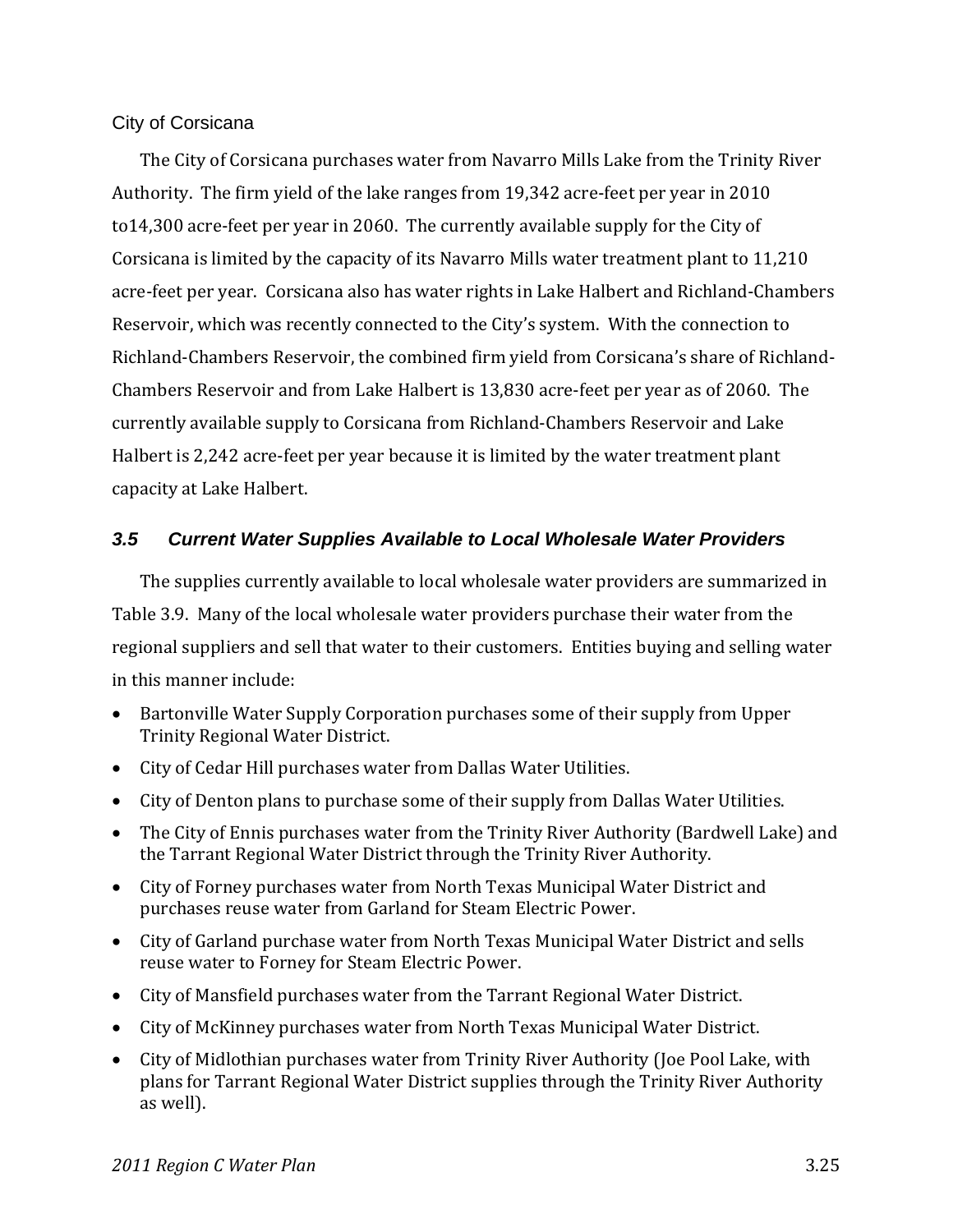- City of North Richland Hills purchases water from Tarrant Regional Water District through Fort Worth and Trinity River Authority.
- City of Rockwall purchases the water from North Texas Municipal Water District.
- City of Seagoville purchases water from Dallas Water Utilities.
- City of Terrell purchases water from North Texas Municipal Water District.
- City of Waxahachie purchases some of its water from the Trinity River Authority (Bardwell Lake) and the Tarrant Regional Water District through the Trinity River Authority.
- City of Weatherford purchases some of its water from Tarrant Regional Water District.
- East Cedar Creek Freshwater Supply District purchases water from Tarrant Regional Water District (Cedar Creek Reservoir).
- Lake Cities Municipal Utility Authority purchases water from Upper Trinity Regional Water District.
- Mustang Special Utility District purchases water from Upper Trinity Regional Water District.
- Rockett Special Utility District purchases water from Midlothian, Waxahachie, and the Tarrant Regional Water District through the Trinity River Authority.
- Walnut Creek Special Utility District purchases water from Tarrant Regional Water District.
- West Cedar Creek Municipal Utility District purchases water from Tarrant Regional Water District.
- Wise County Water Supply District purchases water from Tarrant Regional Water District.

The remaining local wholesale water providers supply water to their customers from their own water supplies.

# *3.6 Water Availability by Water User Group (WUG)*

As part of the regional water planning process, the TWDB requires development of information on currently available water supplies for each water user group (WUG) by river basin and county. (Water user groups are cities with populations greater than 500, water suppliers who serve an average of at least 0.25 million gallons per day (mgd) annually, "county‐other" municipal uses, and countywide manufacturing, irrigation, mining, livestock, and steam electric uses.) The availability figures by water user group are limited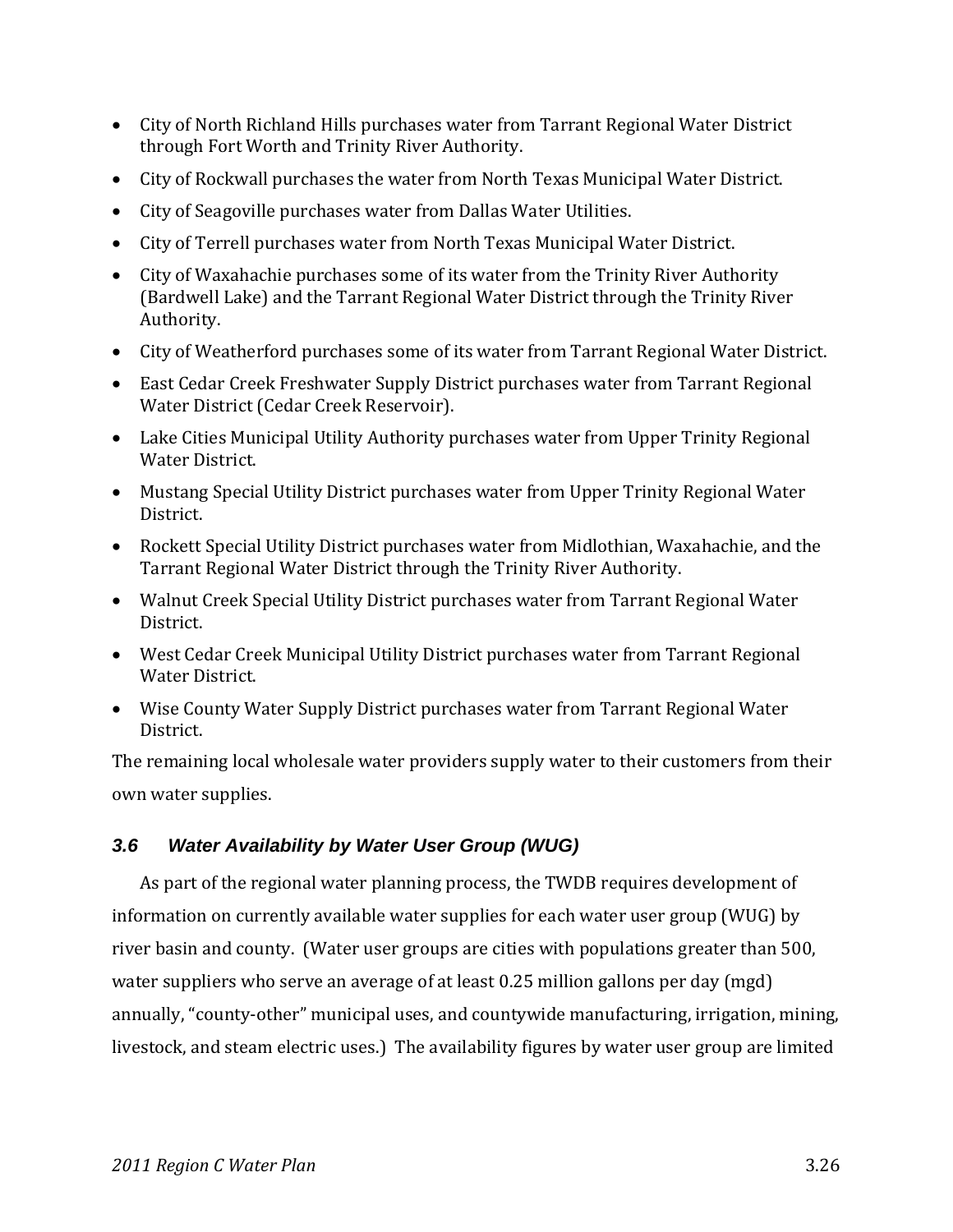by contracts and existing physical facilities, including transmission facilities, groundwater wells, and water treatment. The supplies available to each WUG are shown in Appendix B.

As the information on currently available water supply for WUGs was developed, several important points became apparent:

- Most water user groups in Region C will need additional facilities over the next 50 years to meet growing demands.
- Current groundwater use in a few areas exceeds the long‐term reliable supply.
- There are some significant water supplies that can be made available by the development of additional water transmission facilities. Examples include Dallas Water Utilities' share of Lake Fork Reservoir in the Sabine Basin and Lake Palestine in the Neches Basin.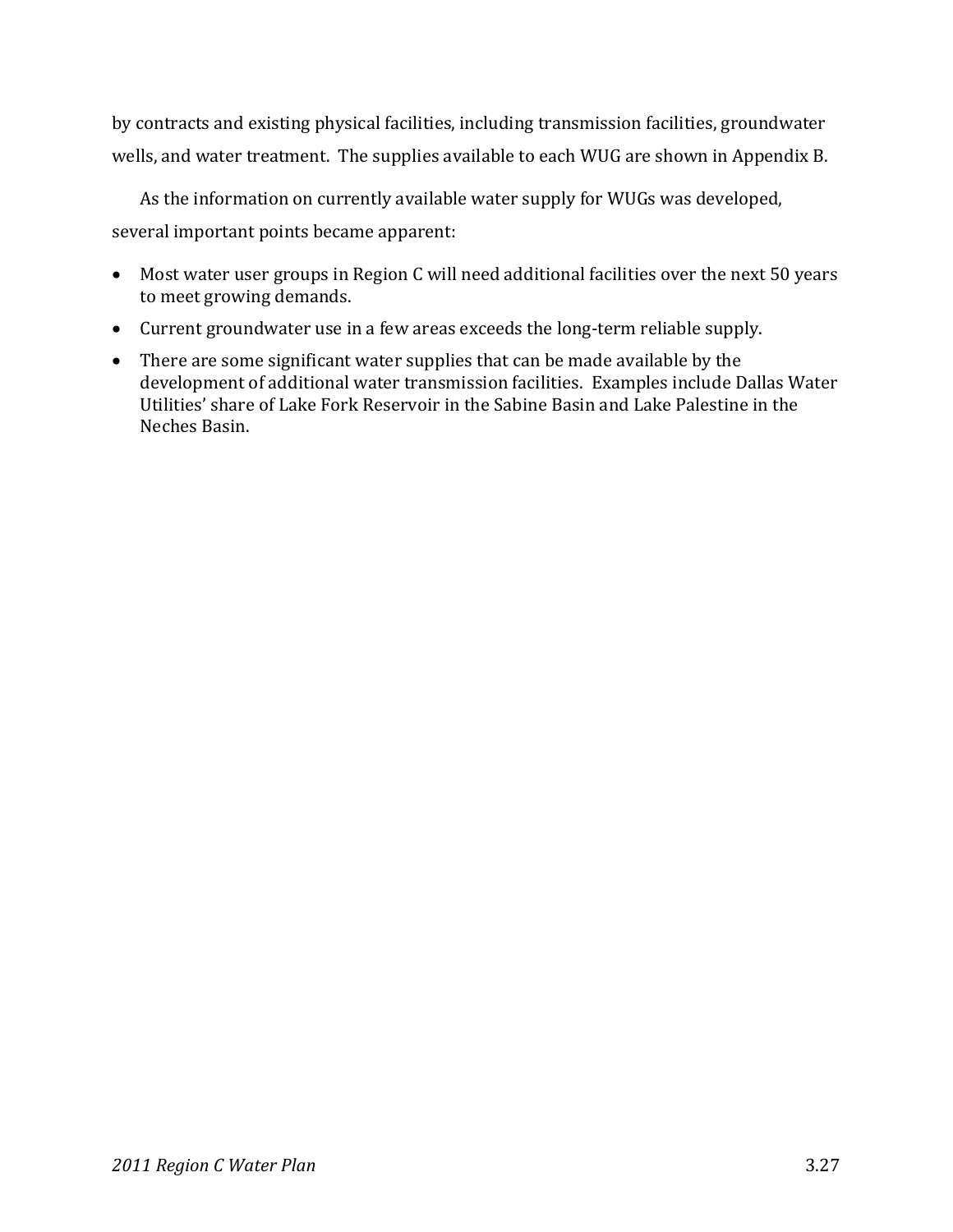|                         |                                                | <b>Water Supply Currently Available (Acre-Feet per Year)</b> |             |        |        |                                                                                                                                                                                                                                  |        |  |  |
|-------------------------|------------------------------------------------|--------------------------------------------------------------|-------------|--------|--------|----------------------------------------------------------------------------------------------------------------------------------------------------------------------------------------------------------------------------------|--------|--|--|
| Provider                | <b>Source</b>                                  | 2010                                                         | 2020        | 2030   | 2040   | 2050                                                                                                                                                                                                                             | 2060   |  |  |
|                         | Lake Athens (firm yield)                       | 6,064                                                        | 5,983       | 5,903  | 5,822  | 5,741                                                                                                                                                                                                                            | 5,660  |  |  |
| <b>Athens Municipal</b> | Lake Athens (operational yield)                | 2,900                                                        | 2,900       | 2,900  | 2,900  | 2,900                                                                                                                                                                                                                            | 2,900  |  |  |
| <b>Water Authority</b>  | Reuse for Fish Hatchery                        | 2,872                                                        | $\mathbf 0$ | 0      | 0      | 0                                                                                                                                                                                                                                | 0      |  |  |
|                         | <b>Total (limited by operation)</b>            | 2,900                                                        | 2,900       | 2,900  | 2,900  | 2,900<br>880<br>450<br>1,330<br>275<br>9,443<br>9,718<br>7,512<br>17,940<br>13,018<br>17,649<br>31,949<br>3,924<br>35,873<br>1,157<br>4,179<br>3,323<br>800<br>8,302<br>3,755<br>8,979<br>12,734<br>1,977<br>1,121<br>9<br>3,107 | 2,900  |  |  |
| <b>Bartonville WSC</b>  | <b>UTRWD</b>                                   | 1,634                                                        | 1,663       | 1,242  | 1,022  |                                                                                                                                                                                                                                  | 816    |  |  |
|                         | <b>Trinity Aquifer</b>                         | 450                                                          | 450         | 450    | 450    | 9                                                                                                                                                                                                                                | 450    |  |  |
|                         | <b>Total</b>                                   | 2,084                                                        | 2,113       | 1,692  | 1,472  |                                                                                                                                                                                                                                  | 1,266  |  |  |
|                         | <b>Trinity Aquifer</b>                         | 275                                                          | 275         | 275    | 275    |                                                                                                                                                                                                                                  | 275    |  |  |
| Cedar Hill              | <b>DWU</b>                                     | 8,022                                                        | 10,650      | 11,515 | 10,567 |                                                                                                                                                                                                                                  | 8,175  |  |  |
|                         | <b>Total</b>                                   | 8,297                                                        | 10,925      | 11,790 | 10,842 |                                                                                                                                                                                                                                  | 8,450  |  |  |
|                         | Lake Lewisville                                | 7,918                                                        | 7,817       | 7,715  | 7,613  |                                                                                                                                                                                                                                  | 7,410  |  |  |
|                         | Lake Ray Roberts                               | 18,980                                                       | 18,720      | 18,460 | 18,200 |                                                                                                                                                                                                                                  | 17,680 |  |  |
|                         | <b>Indirect Reuse</b>                          | 1,682                                                        | 14,058      | 13,715 | 13,365 |                                                                                                                                                                                                                                  | 12,683 |  |  |
| Denton                  | <b>DWU</b>                                     | 0                                                            | $\mathbf 0$ | 619    | 11,036 |                                                                                                                                                                                                                                  | 22,403 |  |  |
|                         | <b>Subtotal (limited by WTP capacity)</b>      | 28,580                                                       | 28,667      | 29,709 | 31,949 |                                                                                                                                                                                                                                  | 31,949 |  |  |
|                         | Reuse (Steam Electric Power and<br>Irrigation) | 1,233                                                        | 2,242       | 2,690  | 3,251  | Currently Available Supplies to Local Wholesale Water Providers in Region C                                                                                                                                                      | 4,708  |  |  |
|                         | <b>Total</b>                                   | 29,813                                                       | 30,909      | 32,399 | 35,200 |                                                                                                                                                                                                                                  | 36,657 |  |  |
| <b>East Cedar Creek</b> | <b>TRWD</b> (limited by contract)              | 1,157                                                        | 1,157       | 1,157  | 1,157  |                                                                                                                                                                                                                                  | 1,157  |  |  |
|                         | Bardwell Lake (TRA)                            | 4,357                                                        | 4,429       | 4,405  | 4,301  |                                                                                                                                                                                                                                  | 4,058  |  |  |
| Ennis                   | <b>TRA (TRWD Sources)</b>                      | 0                                                            | 441         | 1,420  | 2,354  |                                                                                                                                                                                                                                  | 4,267  |  |  |
|                         | <b>Direct Reuse</b>                            | 800                                                          | 800         | 800    | 800    |                                                                                                                                                                                                                                  | 800    |  |  |
|                         | <b>Total</b>                                   | 5,157                                                        | 5,670       | 6,625  | 7,455  |                                                                                                                                                                                                                                  | 9,125  |  |  |
|                         | <b>NTMWD</b>                                   | 2,218                                                        | 3,286       | 3,535  | 3,711  |                                                                                                                                                                                                                                  | 3,855  |  |  |
| Forney                  | Reuse from Garland (Steam Electric only)       | 8,979                                                        | 8,979       | 8,979  | 8,979  |                                                                                                                                                                                                                                  | 8,979  |  |  |
|                         | <b>Total</b>                                   | 11,197                                                       | 12,265      | 12,514 | 12,690 |                                                                                                                                                                                                                                  | 12,834 |  |  |
|                         | <b>Trinity Aquifer</b>                         | 1,977                                                        | 1,977       | 1,977  | 1,977  |                                                                                                                                                                                                                                  | 1,977  |  |  |
| Gainesville             | Moss Lake (limited by WTP)                     | 1,121                                                        | 1,121       | 1,121  | 1,121  |                                                                                                                                                                                                                                  | 1,121  |  |  |
|                         | <b>Direct Reuse</b>                            | 9                                                            | 9           | 9      |        |                                                                                                                                                                                                                                  | 9      |  |  |
|                         | <b>Total</b>                                   | 3,107                                                        | 3,107       | 3,107  | 3,107  |                                                                                                                                                                                                                                  | 3,107  |  |  |

**C**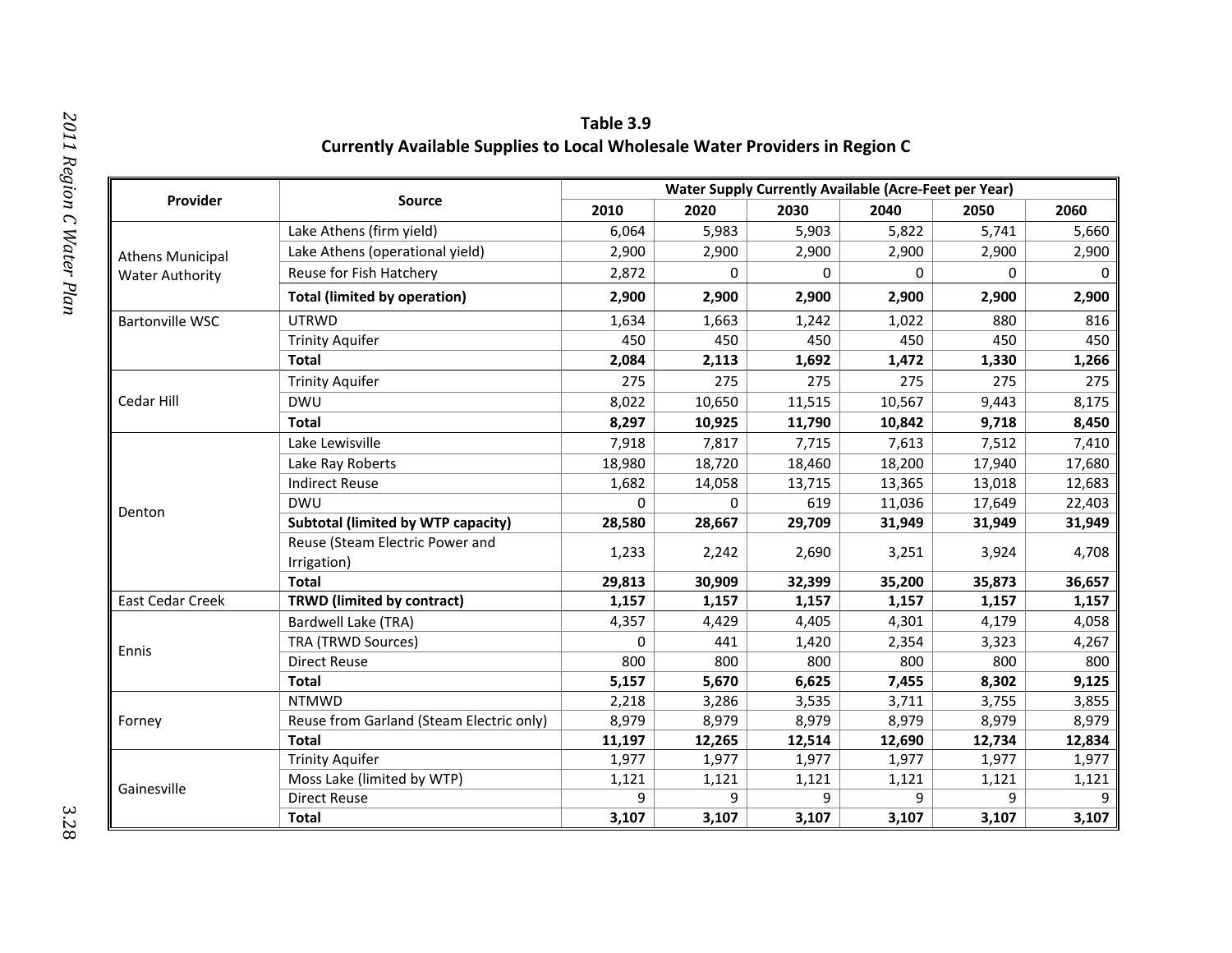#### **Table 3.9, Continued**

|                      | Source                                        |             | <b>Water Supply Currently Available (Acre-Feet per Year)</b> |             |        |                                                                                                                                                                                                    |          |  |  |
|----------------------|-----------------------------------------------|-------------|--------------------------------------------------------------|-------------|--------|----------------------------------------------------------------------------------------------------------------------------------------------------------------------------------------------------|----------|--|--|
| Provider             |                                               | 2010        | 2020                                                         | 2030        | 2040   | 2050                                                                                                                                                                                               | 2060     |  |  |
|                      | <b>NTMWD</b>                                  | 44,934      | 34,261                                                       | 30,420      | 27,343 | 24,670                                                                                                                                                                                             | 23,078   |  |  |
| Garland              | Reuse sold to Forney (Steam Electric<br>only) | 8,979       | 8,979                                                        | 8,979       | 8,979  | 8,979                                                                                                                                                                                              | 8,979    |  |  |
|                      | <b>Total</b>                                  | 53,913      | 43,240                                                       | 39,399      | 36,322 | 33,649<br>3,376<br>150<br>324<br>3,850<br>12,582<br>59,735<br>$\Omega$<br>4,338<br>4,338<br>1,162<br>1,701<br>2,863<br>8,974<br>233<br>9,207<br>15,102<br>1,682<br>$\Omega$<br>5,776<br>0<br>7,458 | 32,057   |  |  |
|                      | <b>UTRWD</b>                                  | 2,151       | 2,781                                                        | 3,160       | 3,391  |                                                                                                                                                                                                    | 3,376    |  |  |
|                      | <b>Trinity Aquifer</b>                        | 150         | 150                                                          | 150         | 150    |                                                                                                                                                                                                    | 150      |  |  |
| Lake Cities MUA      | Woodbine Aquifer                              | 324         | 324                                                          | 324         | 324    |                                                                                                                                                                                                    | 324      |  |  |
|                      | <b>Total</b>                                  | 2,625       | 3,255                                                        | 3,634       | 3,865  |                                                                                                                                                                                                    | 3,850    |  |  |
| Mansfield            | <b>TRWD</b>                                   | 12,582      | 12,582                                                       | 12,582      | 12,582 |                                                                                                                                                                                                    | 12,582   |  |  |
| McKinney             | <b>NTMWD</b>                                  | 36,348      | 43,803                                                       | 52,559      | 60,590 |                                                                                                                                                                                                    | 55,881   |  |  |
|                      | <b>Trinity Aquifer</b>                        | $\mathbf 0$ | $\mathbf 0$                                                  | 0           | 0      |                                                                                                                                                                                                    | $\Omega$ |  |  |
| Midlothian           | Joe Pool Lake                                 | 6,011       | 5,593                                                        | 5,174       | 4,756  |                                                                                                                                                                                                    | 3,920    |  |  |
|                      | <b>Total</b>                                  | 6,011       | 5,593                                                        | 5,174       | 4,756  |                                                                                                                                                                                                    | 3,920    |  |  |
|                      | <b>Trinity Aquifer</b>                        | 1,162       | 1,162                                                        | 1,162       | 1,162  |                                                                                                                                                                                                    | 1,162    |  |  |
| <b>Mustang SUD</b>   | <b>UTRWD Sources</b>                          | $\Omega$    | 295                                                          | 495         | 1,227  |                                                                                                                                                                                                    | 2,089    |  |  |
|                      | <b>Total</b>                                  | 1,162       | 1,457                                                        | 1,657       | 2,389  | 2,201                                                                                                                                                                                              | 3,251    |  |  |
|                      | TRWD (through Ft Worth & TRA)                 | 13,039      | 11,765                                                       | 10,810      | 9,855  |                                                                                                                                                                                                    | 8,012    |  |  |
| North Richland Hills | <b>Trinity Aquifer</b>                        | 233         | 233                                                          | 233         | 233    |                                                                                                                                                                                                    | 233      |  |  |
|                      | <b>Total</b>                                  | 13,272      | 11,998                                                       | 11,043      | 10,088 |                                                                                                                                                                                                    | 8,245    |  |  |
| Rockwall             | <b>NTMWD</b>                                  | 10,423      | 14,336                                                       | 15,353      | 16,203 |                                                                                                                                                                                                    | 14,127   |  |  |
|                      | Midlothian                                    | 1,544       | 1,682                                                        | 1,682       | 1,682  |                                                                                                                                                                                                    | 1,682    |  |  |
|                      | Waxahachie                                    | $\Omega$    | 0                                                            | $\mathbf 0$ | 0      |                                                                                                                                                                                                    | $\Omega$ |  |  |
| <b>Rockett SUD</b>   | <b>TRA (TRWD Sources)</b>                     | 4,973       | 5,392                                                        | 5,897       | 6,033  |                                                                                                                                                                                                    | 5,154    |  |  |
|                      | <b>Trinity Aquifer</b>                        | $\Omega$    | 0                                                            | 0           | 0      |                                                                                                                                                                                                    | $\Omega$ |  |  |
|                      | <b>Total</b>                                  | 6,517       | 7,074                                                        | 7,579       | 7,715  |                                                                                                                                                                                                    | 6,836    |  |  |
| Seagoville           | <b>DWU</b>                                    | 1,759       | 1,968                                                        | 2,158       | 2,204  |                                                                                                                                                                                                    | 2,053    |  |  |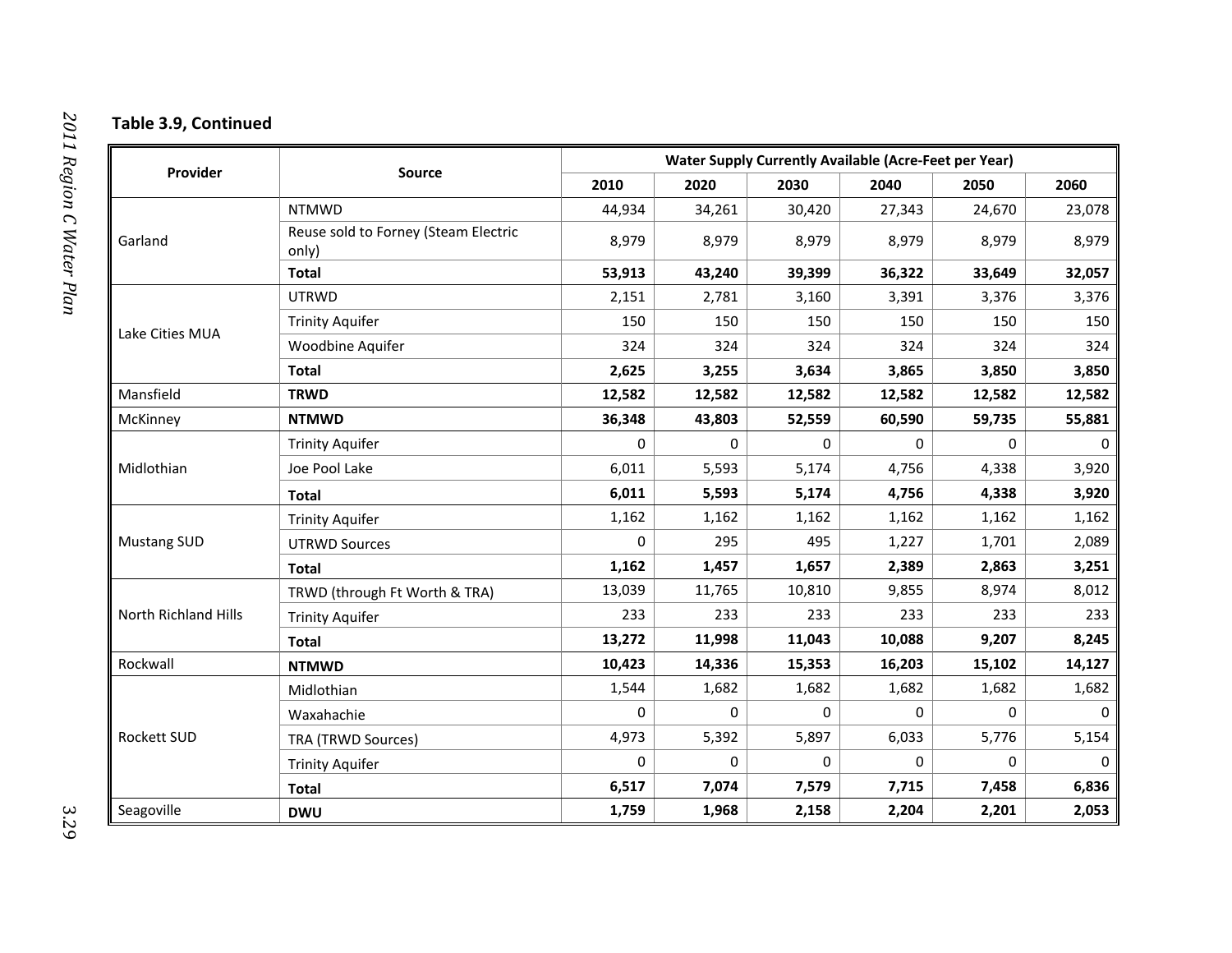#### **Table 3.9, Continued**

| <b>Provider</b>         | <b>Source</b>                               | <b>Water Supply Currently Available (Acre-Feet per Year)</b> |       |        |        |        |        |  |
|-------------------------|---------------------------------------------|--------------------------------------------------------------|-------|--------|--------|--------|--------|--|
|                         |                                             | 2010                                                         | 2020  | 2030   | 2040   | 2050   | 2060   |  |
| Terrell                 | <b>North Texas Municipal Water District</b> | 4,027                                                        | 8,460 | 10,508 | 12,324 | 12,707 | 13,480 |  |
|                         | TRWD                                        | 3,321                                                        | 4,298 | 5,903  | 6,646  | 6,696  | 6,507  |  |
| <b>Walnut Creek SUD</b> | Total (limited by WTP capacity)             | 3,321                                                        | 3,360 | 3,360  | 3,360  | 3,360  | 3,360  |  |
|                         | Lake Waxahachie                             | 2,905                                                        | 2,800 | 2,695  | 2,590  | 2,485  | 2,380  |  |
| Waxahachie              | TRA (Bardwell)                              | 3,855                                                        | 3,669 | 3,483  | 3,297  | 3,111  | 2,925  |  |
|                         | <b>Subtotal</b>                             | 6,760                                                        | 6,469 | 6,178  | 5,887  | 5,596  | 5,305  |  |
|                         | TRA (TRWD Sources)                          | 2,009                                                        | 2,189 | 2,317  | 3,430  | 5,322  | 5,605  |  |
|                         | Total                                       | 8,769                                                        | 8,658 | 8,495  | 9,317  | 10,918 | 10,910 |  |
|                         | Lake Weatherford                            | 2,967                                                        | 2,923 | 2,880  | 2,837  | 2,793  | 2,750  |  |
|                         | Benbrook Lake (TRWD)                        | 1,802                                                        | 1,937 | 2,082  | 2,228  | 2,377  | 2,531  |  |
| Weatherford             | Trinity aquifer                             | 50                                                           | 50    | 50     | 50     | 50     | 50     |  |
|                         | Total                                       | 4,819                                                        | 4,910 | 5,012  | 5,115  | 5,220  | 5,331  |  |
| West Cedar Creek        | <b>TRWD (limited by contract)</b>           | 1,714                                                        | 1,714 | 1,714  | 1,714  | 1,714  | 1,714  |  |
| Wise Co. WSD            | <b>Tarrant Regional Water District</b>      | 1,710                                                        | 1,710 | 2,014  | 2,278  | 2,619  | 2,693  |  |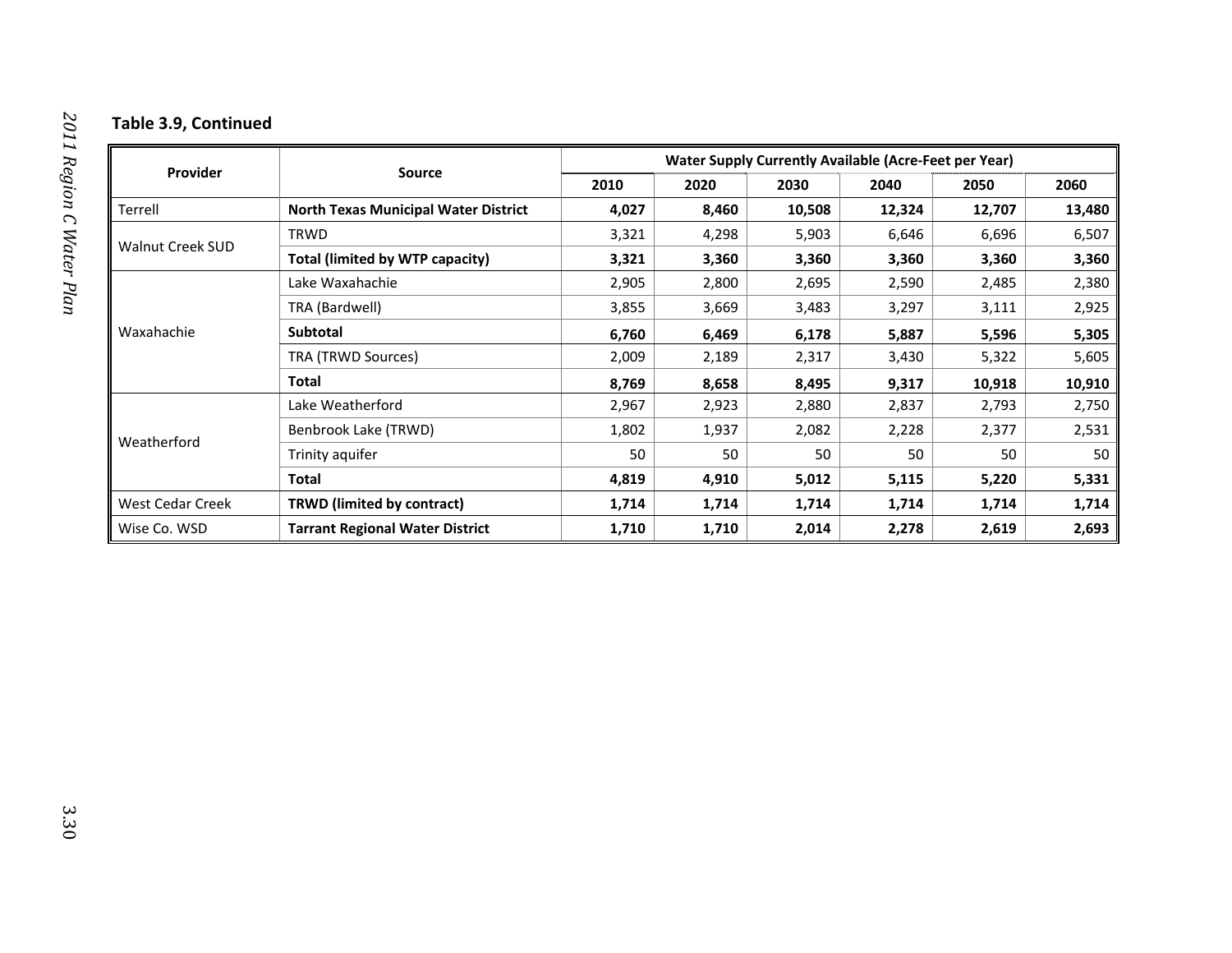# *3.7 Summary of Current Water Supply in Region C*

- 1. Region C water suppliers are currently using most of the reliable supply available from in‐region reservoirs. The current use from some in‐region reservoirs exceeds the reliable supplies that would be available in an extended drought. (In all cases where this is being done, the water suppliers have developed or are developing access to other supplies.)
- 2. The projected overall water supply available to Region C in 2060 from current sources is 2,405,537 acre‐feet per year. (This figure does not consider supply limitations due to the capacities of current raw water transmission facilities and wells.) The sources of supply for Region C in 2060 include:
	- 1,273,803 acre‐feet per year (56%) from in‐region reservoirs
	- 146,152 acre-feet per year  $(6%)$  from groundwater
	- 43,906 acre-feet per year (2%) from local supplies
	- 375,478 acre‐feet per year (12%) from reuse
	- 542,352 acre‐feet per year (24%) from imports from other regions
- 3. The supply available to Region C from existing sources in 2060 (2.27 million acre‐feet per year) is significantly less than the projected 2060 water use, which is over 2.9 million acre‐feet per year.
- 4. Considering supply limitations due to the capacities of current raw water transmission facilities and wells, the currently available supply for Region C water users in 2060 is 1,874,132 acre‐ feet per year, with 12,997 acre‐feet per year for water users in other regions. The total available supply is 1,887,130 acre‐feet per year, which is 380,093 acre-feet per year less than the overall supply from existing sources. Most water user groups will have to make improvements to their facilities to provide for projected needs.
- 5. Several major water suppliers will require additional raw water transmission facilities to make full use of their existing sources.
- 6. Current groundwater use in a few areas in Region C exceeds the projected long‐term water supply availability. Supplies from other sources will be needed in these areas so that groundwater use can be reduced to sustainable levels.
- 7. Some sources of supply will probably not be utilized fully during the period covered by this plan, but these will generally be the smaller local supplies.
- 8. The two operating desalination facilities in Region C are capable of treating 8,550 acrefeet per year of brackish water within Region C. The City of Sherman facility treats water from Lake Texoma, and the City of Bardwell facility treats local groundwater. Additional information regarding desalination in Region C is provided in Appendix I.